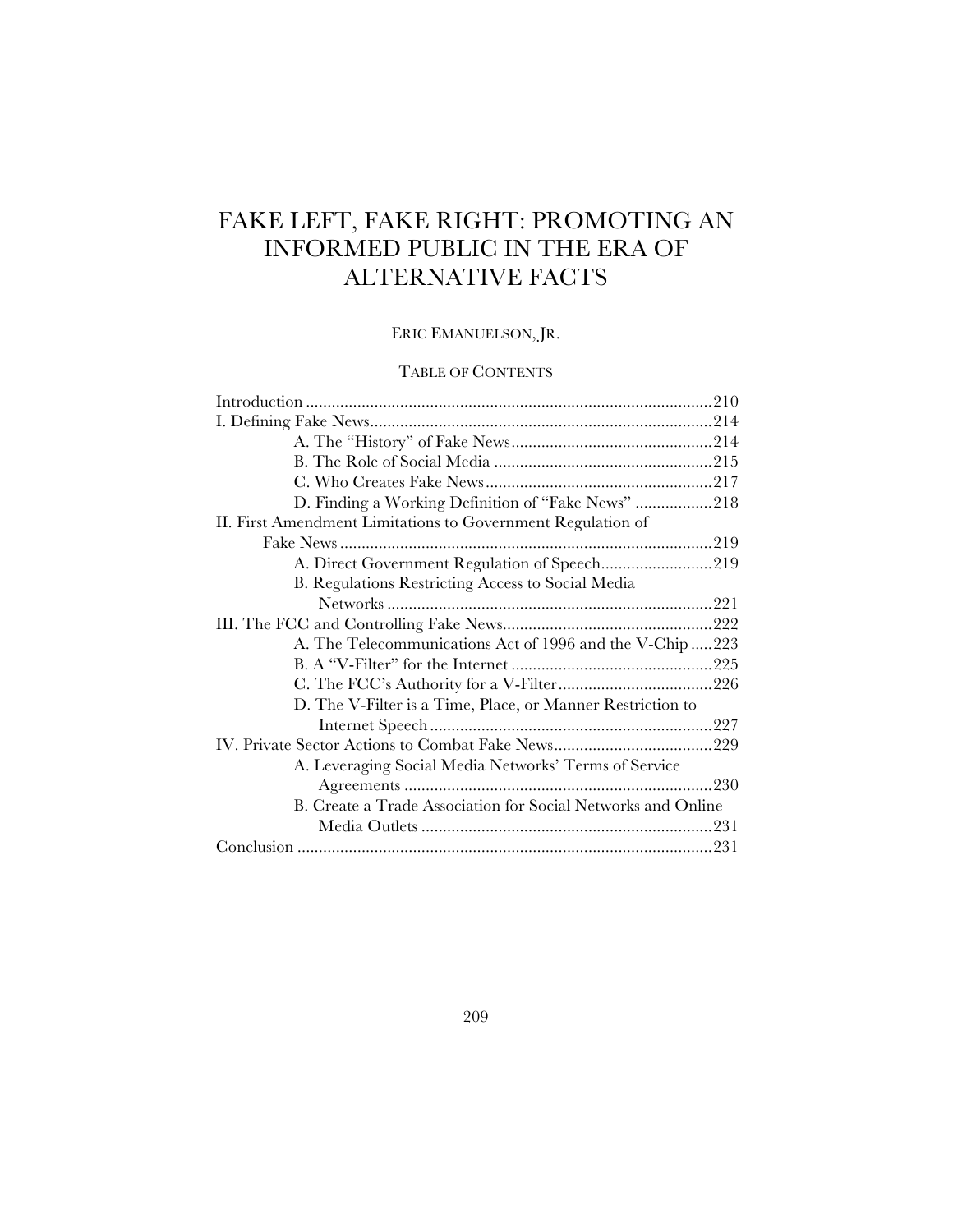Cable news hosts analyze it.<sup>1</sup> The President tweets about it.<sup>2</sup> Businesses fear it.3 It has damaged businesses and inspired acts of violence.4 Though it is by no means a new phenomenon, events surrounding the 2016 presidential election have brought *fake news* to the forefront of the national consciousness.5 The world seems so full of fake news and "alternative facts" that "post truth" was labeled the 2016 word of the year.6 Stories now appear regularly alleging that fake news was used to disrupt, destabilize, or promote a foreign interest.7

7. *See* Allcott & Gentzkow, *supra* note 5.

<sup>1.</sup> *See, e.g.*, *Lemon Shuts Down Panelist's Fake News Argument*, CNN (May 31, 2017), http://www.cnn.com/videos/politics/2017/05/31/spicer-trump-frustrated-kingston-

lemon-ctn.cnn (broadcasting a panel discussion where former Rep. Jack Kingston and Don Lemon discuss what constitutes fake news).

<sup>2.</sup> *See, e.g.*, Donald Trump (@realDonaldTrump), TWITTER (Jan. 2, 2018, 5:05 PM), https://twitter.com/realDonaldTrump/status/948359545767841792 (tweeting that he will announce awards in various categories for the "Fake News Media" next week).

<sup>3.</sup> *See, e.g.*, Don Reisinger, *Fake News Sites Are Targeting More Small Businesses with Viral Stories*, FORTUNE (May 30, 2017), http://fortune.com/2017/05/30/fake-news-sites-localbusinesses (describing how fake news stories have been circulated over social media to undermine restaurants and other small businesses).

<sup>4.</sup> *See* Marc Fisher et al., *Pizzagate: From Rumor, to Hashtag, to Gunfire in D.C.*, WASH. POST (Dec. 6, 2016), https://www.washingtonpost.com/local/pizzagate-from-rumor-to-hashtagto-gunfire-in-dc/2016/12/06/4c7def50-bbd4-11e6-94ac-3d324840106c\_story.html (describing an incident where Edgar Welch entered a pizza restaurant in Washington, D.C. with an assault rifle, fired it into the air, and searched the restaurant because a fake news story reported the pizza place was harboring child sex slaves as part of a child-abuse ring led by Hillary Clinton).

<sup>5.</sup> *See* Hunt Allcott & Matthew Gentzkow, *Social Media and Fake News in the 2016 Election*, 31 J. ECON. PERSP. 211, 232 (2017) (finding that the average adult read and remembered at least one fake news story during the 2016 presidential election); Craig Silverman, *This Analysis Shows How Viral Fake Election News Stories Outperformed Real News on Facebook*, BUZZFEED NEWS (Nov. 16, 2016, 4:15 PM), https://www.buzzfeed.com/craigsilverman/viral-fakeelection-news-outperformed-real-news-on-facebook?utm\_term=.uuaB0N6DY#.igNx7qaGA (announcing a study conducted by BuzzFeed News that showed twenty top-performing stories from false or hyper-partisan outlets generated more shares, likes, and comments than did the twenty top stories from the traditional media).

<sup>6.</sup> *See, e.g.*, Sophie Jamieson, *'Fake News' Inquiry Launched By MPs*, TELEGRAPH (Jan. 30, 2017), http://www.telegraph.co.uk/news/2017/01/30/fake-news-inquiry-launched-mps/ (reporting that the British parliament is investigating the fake news issue and ways to address the problem); *Word of the Year 2016 is . . .*, OXFORD LIVING DICTIONARY, https://en.oxforddictionaries.com/word-of-the-year/word-of-the-year-2016 (last visited Feb. 4, 2017).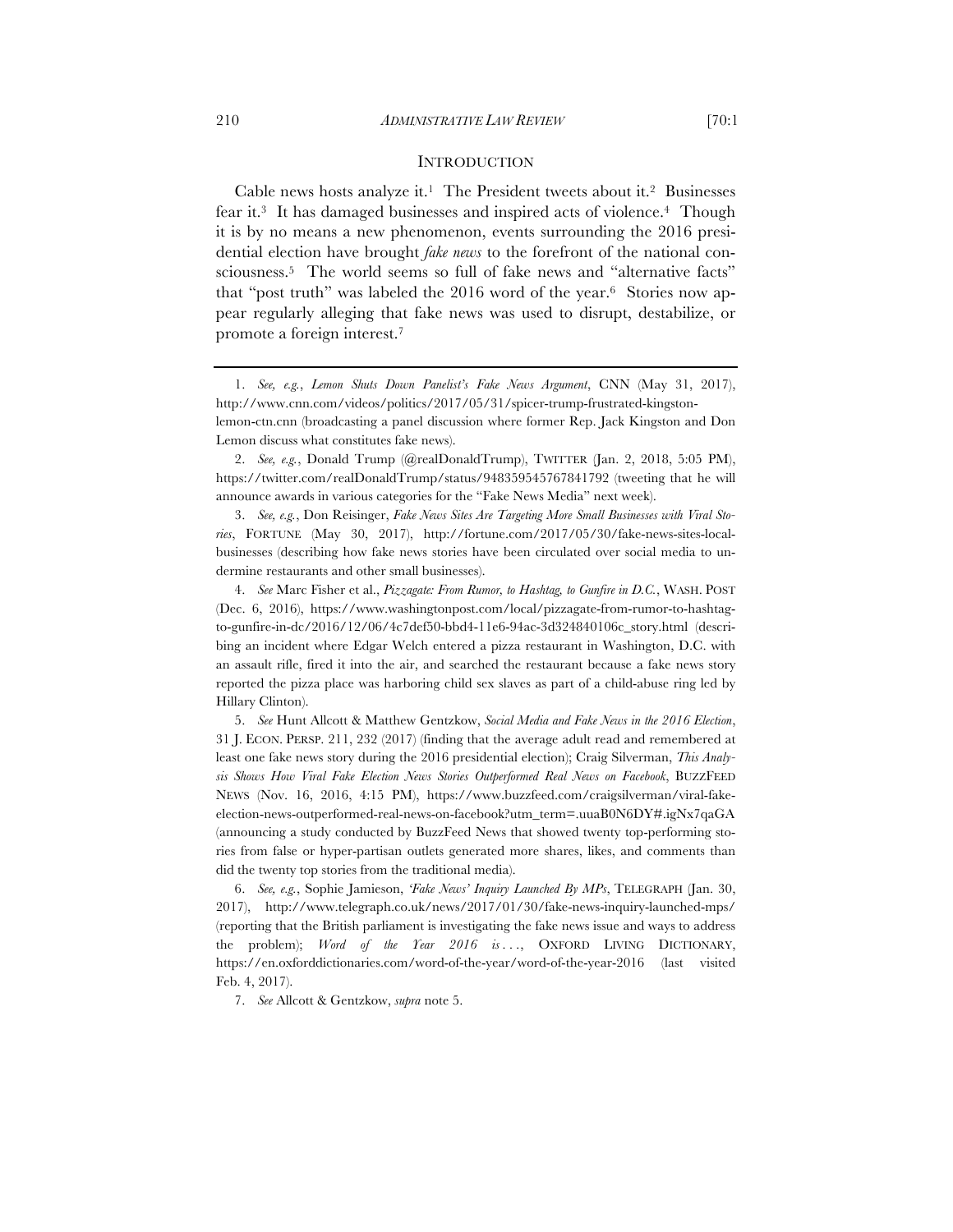The rise (or resurgence) of fake news stems from the near omnipresence of social media, the public's growing distrust of traditional news outlets, the increasingly polarized electorate, and the unpredictable nature of the 2016 presidential race.8 Yet despite its prevalence, or perhaps because of it, there does not appear to be a consensus about how to classify news as "fake."9 Adding to the confusion, the term "fake news" is often employed simply to disparage and dismiss differing opinions.<sup>10</sup> Others use "fake news" as a label for flawed journalism, though doing so effectively places inaccurate stories or those containing honest mistakes in the same category as conspiracy theories and intentional disinformation.11 Whether willful or unintentional, using "fake" and "inaccurate" interchangeably only contributes to the difficulty of addressing disinformation in this social media era.

While it will be difficult, it is important for the U.S. government to address the problem of fake news because of the real harm it poses to the

10. *See* Rebecca Savransky, *Trump Berates CNN Reporter: 'You Are Fake News'*, HILL (Jan. 11, 2017), http://thehill.com/homenews/administration/313777-trump-berates-cnn-reporterfor-fake-news (describing a press conference where President Donald Trump told a CNN reporter, "[Y]ou are fake news"); Donald Trump (@realDonaldTrump), TWITTER (Feb. 6, 2017, 7:01 AM), https://twitter.com/realdonaldtrump/status/828574430800539648?lan g=en (tweeting "[a]ny negative polls are fake news").

11. *See* Kristine Phillips, *CNN's Russia Story Retraction and the Danger of Relying on One Anonymous Source*, WASH. POST, (June 27, 2017), https://www.washingtonpost.com/news/artsand-entertainment/wp/2017/06/27/the-cnn-retraction-and-the-danger-of-relying-on-oneanonymous-source (describing CNN's retraction of a story that was based on one anonymous source and alleged collusion between the Trump campaign and a Russian investment fund).

<sup>8.</sup> *See* James Carson, *What is Fake News? Its Origins and How it Grew in 2016*, TELEGRAPH (Mar. 16, 2017), http://www.telegraph.co.uk/technology/0/fake-news-origins-grew-2016 (concluding that then-candidate Trump's frequent social media use, sharing of conspiracy theories, and general unpredictability contributed to the public not knowing what to believe); Art Swift, *Americans' Trust in Mass Media Sinks to New Low*, GALLUP (Sept. 14, 2016), http://www.gallup.com/poll/195542/americans-trust-mass-media-sinks-new-low.aspx (showing only 32% of Americans have a "great deal" or "fair amount" of trust in the media).

<sup>9.</sup> *Compare* Elizabeth Casale, Note, *Online Breach, Offline Injury: Privacy Class Actions, and Business in the Internet Age*, 17 WAKE FOREST J. BUS. & INTELL. PROP. L. 226, 228 (2017) ("Fake news websites are websites that do not conform to typical standards of reporting"), *and* Steven Seidenberg, *Lies and Libel: Fake News Lacks Straightforward Cure*, A.B.A. J., July 2017, at 50 (quoting Professor Barbara Freidman) ("Fake news is 'deliberately and strategically constructed lies that are presented as news articles and are intended to mislead the public'"), *with* Cara Bayles, *Facebook Atty Says 'Fake News' Fight A Tough Balancing Act*, LAW360 (July 20, 2017, 10:52 PM), https://www.law360.com/articles/946345/facebook-atty-says-fake-newsfight-a-tough-balancing-act (arguing that fake news is "false news stories that sources posing as legitimate media outlets disseminate knowing they aren't true").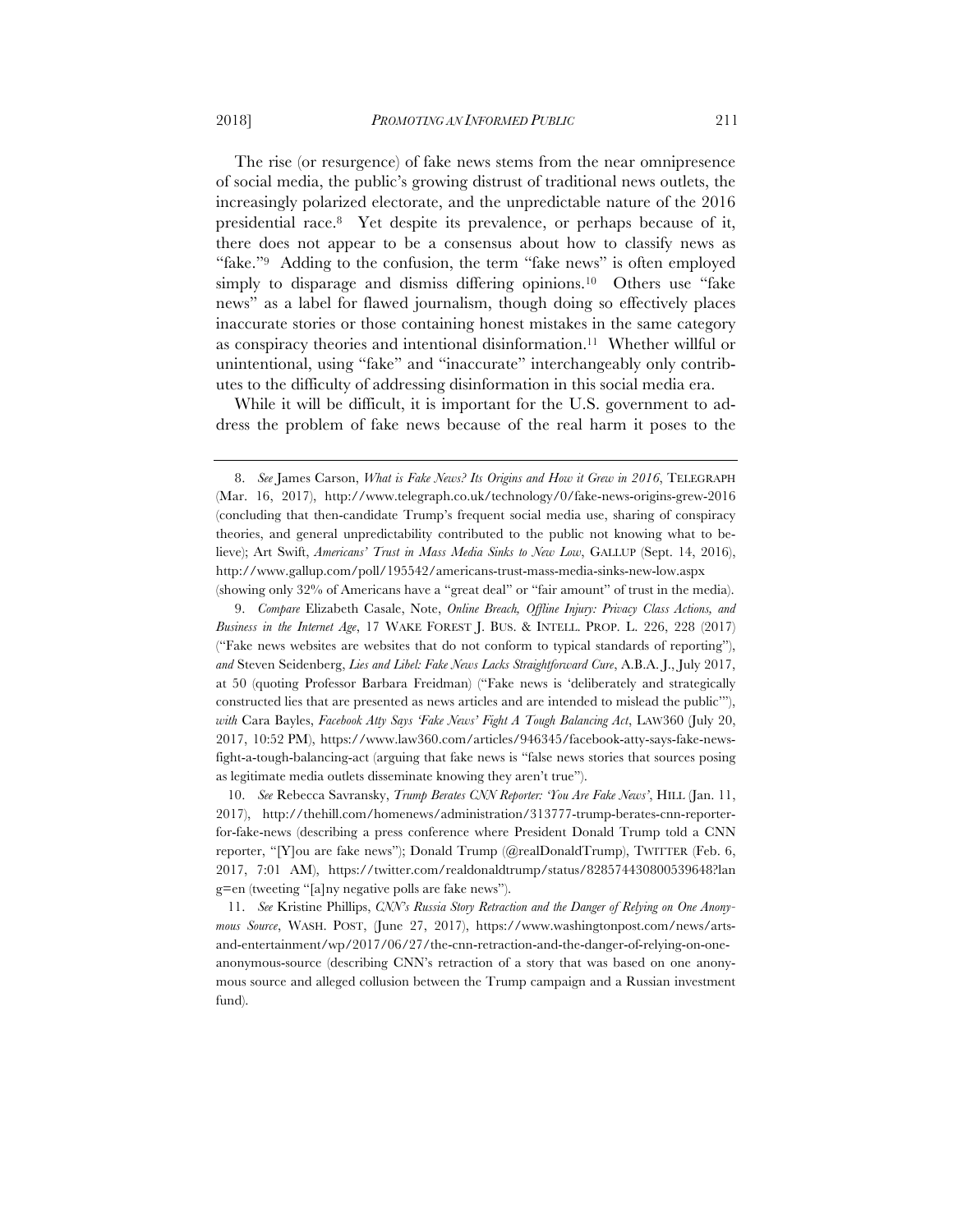country.12 Anonymity on the Internet has long been used to damage businesses and cause volatility in the marketplace,13 but the current resurgence of "fake news" threatens the existence of a shared truth integral to the foundation of U.S. democratic society. Humans are biased information seekers who generally make decisions based on what their peers accept as truth.14 As such, a healthy democracy requires shared verifiable facts to form the basis for deliberation and debate.15 Absent a belief in some manner of shared facts, democracy loses its power and the loudest voices alone determine truth.16 Fake news creates a "crisis of credibility" by undermining the public's confidence in information sources, thus threatening the very discourse the First Amendment seeks to protect.17

What, if anything, can be done about it? The growth of the Internet and social media has transformed the traditional U.S. media landscape and eliminated "spectrum scarcity"—where a few networks broadcast the news

14. *See generally* Philip M. Fernbach et al., *Political Extremism is Supported by an Illusion of Understanding*, 24 PSYCHOL. SCI. 939, 939–46 (2013) (explaining that decisionmaking comes from group level narratives); Cass. R. Sunstein et al., *How People Update Beliefs about Climate Change: Good News and Bad News*, 102 CORNELL L. REV. 1431, 1433–34 (2017) (explaining that humans are biased information seekers who absorb information differently depending on how it relates to their previously held beliefs).

15. *See* Paul Chadwick, *Defining Fake News Will Help Us Expose It*, GUARDIAN (May 12, 2017), https://www.theguardian.com/media/commentisfree/2017/may/12/defining-fakenews-will-help-us-expose-it (arguing democracy relies on the existence of a "shared approximation of truth resting on verifiable facts and corrected or clarified incrementally").

16. *See id.* (claiming that democratic governance is harder in the absence of a shared approximation of truth because power alone determines truth).

17. *See* Red Lion Broad. Co. v. FCC, 395 U.S. 367, 390 (1969) ("It is the purpose of the First Amendment to preserve an uninhibited marketplace of ideas in which truth will ultimately prevail"); Seidenberg, *supra* note 9, at 51 (describing how the U.S. public has a historically low trust in the media, scientists, intelligence agencies, and other experts).

<sup>12.</sup> Michela Del Vicario et al., *The Spreading of Misinformation Online*, 113 PROC. NAT'L ACAD. SCI. U.S. 554, 558 (2016) ("Digital misinformation has become so pervasive in online social media that it has been listed by the [World Economic Forum] as one of the main threats to human society."); *see also* Seidenberg, *supra* note 9, at 50 (finding that fake news causes people to believe in falsehoods, creates a crisis of credibility in society, and widens the nation's partisan divide).

<sup>13.</sup> *See generally* Bruce P. Smith, *Cybersmearing and the Problem of Anonymous Online Speech*, 18 COMM. LAW. 3, 3–4 (2000) (discussing how the Internet's "veil of anonymity" can encourage cybersmearing of companies and their executives); Shaun Spencer, *Cyberslapp Suits and John Doe Subpoenas: Balancing Anonymity and Accountability in Cyberspace*, 19 J. MARSHALL. J. COMPUTER & INFO. L. 493 (2001) (explaining how an anonymous online posting can be used to commit securities fraud).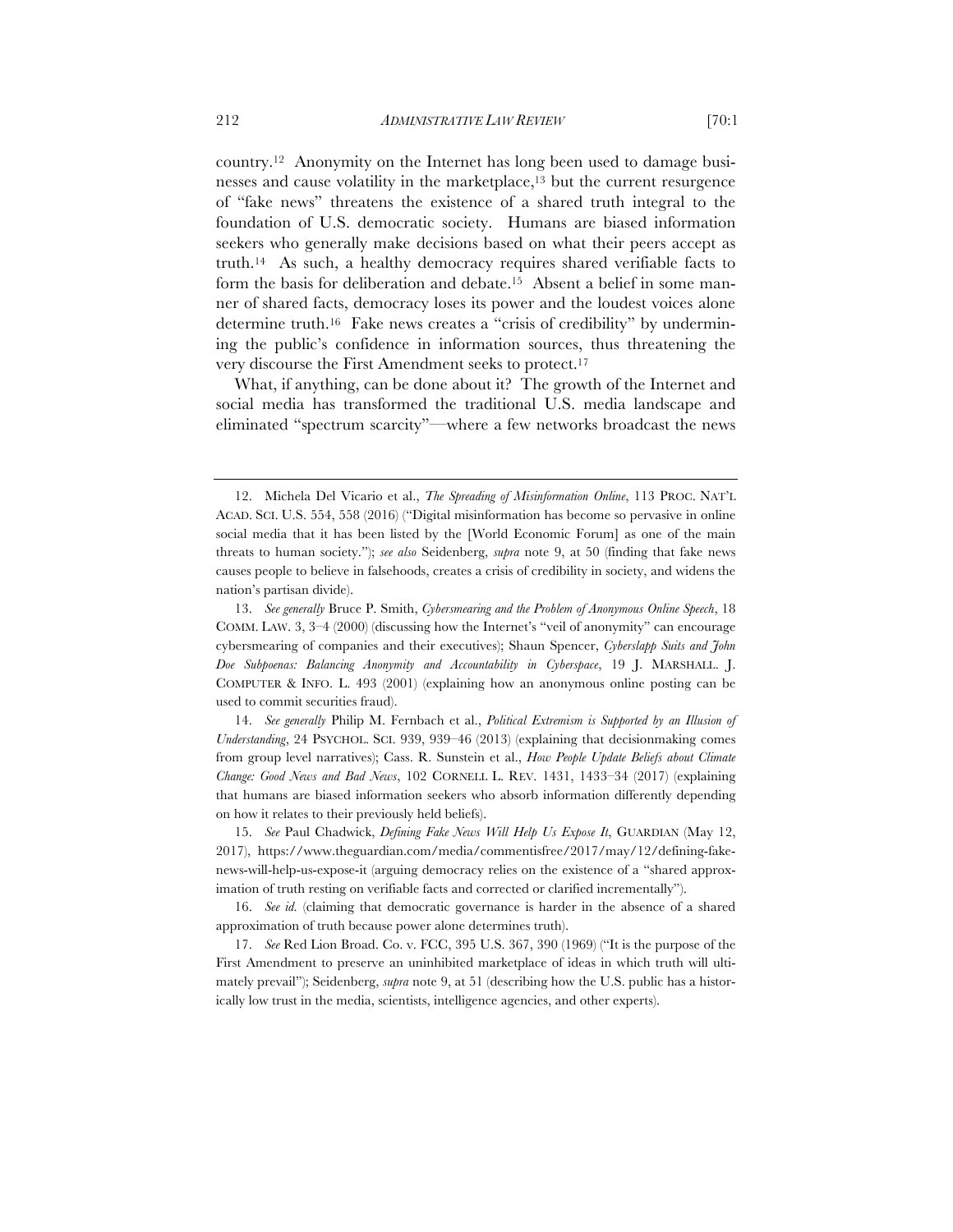of the nation.18 The Internet's low barrier to entry creates a free market place of ideas, but that public forum is filled with so much noise that it can be harder to find verified truth.19 The near omnipresence of social media allows information to spread at dizzying speeds without a significant thirdparty filter, and to reach segments of the population who do not engage with traditional media sources.<sup>20</sup> While many believe that the very nature of fake news makes it impossible to regulate, $21$  others argue that it can be curbed indirectly by requiring social media platforms and content providers to remove suspected fake news articles, just as they might remove hate speech.22 However, any practical government action to control content shared over the Internet must also withstand rigorous First Amendment scrutiny.<sup>23</sup>

This Comment will examine the current rise of fake news and consider ways that the federal government and private sector might curb its effects while complying with the letter and spirit of the First Amendment. Part I

21. *See* Caroline O'Doherty, *Regulation 'Not Realistic for Fake News'*, IRISH EXAMINER (May 26, 2017), http://www.irishexaminer.com/ireland/regulation-not-realistic-for-fakenews-450927.html (quoting Ireland's Communication's Minister who believes attempts to regulate fake news would be too resource-intensive).

22. *See* Guy Chazen, *Germany Cracks Down on Social Media Over Fake News,* FIN. TIMES (Mar. 14, 2017), https://www.ft.com/content/c10aa4f8-08a5-11e7-97d1-5e720a26771b?m hq5j=e6 (discussing a draft law presented by the German government that would impose fines on social networks that fail to delete hate speech or fake news). *But see* Sam Shead, *Facebook Said Germany's Plan to Tackle Fake News Would Make Social Media Companies Delete Legal Content*, BUS. INSIDER (May 30, 2017), http://www.businessinsider.com/facebook-saysgermany-fake-news-plans-comply-with-eu-law-2017-5 (reporting that the law may be invalid under the European Union and German constitutions and would lead to tech companies deleting legal content).

23. *See generally* Packingham v. North Carolina, 137 S. Ct. 1730 (2017) (discussing the extent to which the First Amendment protects access, conduct, and speech in regard to the Internet).

<sup>18.</sup> Stanislav Getmanenko, *Freedom from the Press: Why the Federal Propaganda Prohibition Act of 2005 is a Good Idea*, 114 PENN ST. L. REV. 251, 272–73 (2010) (posturing that the Internet has eliminated the technological bottleneck of "spectrum scarcity").

<sup>19.</sup> *See* Brandon Thornburg, *Editor's Note*, 21 LEWIS & CLARK L. REV. ix, x (2017) (asserting that people are presented with so much information and so many opinions that they choose to accept what they are presented with as truth rather than looking deeper for evidence that supports or contradicts that view).

<sup>20.</sup> *See* Allcott & Gentzkow, *supra* note 7, at 211 (finding that social media allows content to be shared among users instantly, with no filtering or editorial judgment); Jeffrey Gottfried & Elisa Shearer, *News Use Across Social Media Platforms 2016*, PEW RES. CTR. (May 26, 2016), http://www.journalism.org/2016/05/26/news-use-across-social-media-platforms-2016 (finding that 62% of U.S. adults get news on social media).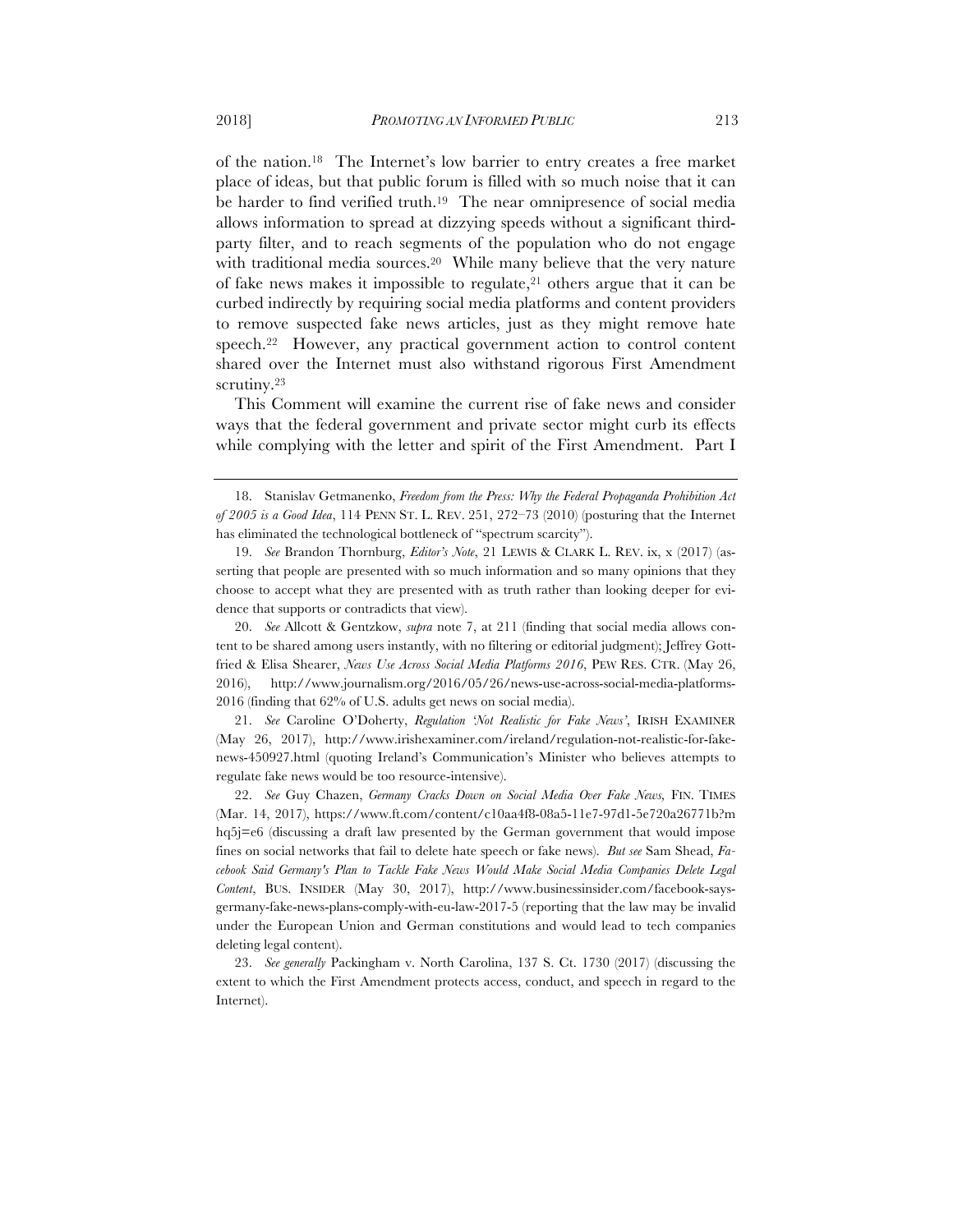will consider past iterations of fake news and establish a definition for fake news as it exists today. Part II will discuss the First Amendment's limits to any government actions that might regulate fake news. Part III will examine whether the Federal Communications Commission (FCC) may promulgate a new rule to create an online filter to help connect users with "trusted" news publishers. Finally, Part IV will propose possible private sector

#### I. DEFINING FAKE NEWS

solutions that might also help tackle the current fake news crisis.

Prior to considering the ways in which governments or private entities may address the widespread issue of fake news, it is necessary to define the content contributing to the current problem. A definition for fake news should: consider past appearances of misinformation, disinformation, and propaganda; analyze their purposes; and examine their effects in order for the current incarnation to be addressed.

## *A. The "History" of Fake News*

Fake news is not a recent phenomenon; it has appeared in various forms throughout history.24 As developments in technology expanded the reach and speed with which information is conveyed, governments exploited mass communication and used propaganda to push an agenda.25 During World War II, governments used radio and film broadcasts to keep patriotism high and convey strength to their enemies.<sup>26</sup> More recently, in 2004, the Bush Administration quietly produced "video news releases" to promote its policy agenda and fed them to national media outlets without disclosing their source.27

27. Janel Alania, *The "News" From the Feed Looks Like News Indeed: On Video News Releases,* 

<sup>24.</sup> Richard Darnton, *The True History of Fake News*, NYR DAILY (Feb. 13, 2017), http://www.nybooks.com/daily/2017/02/13/the-true-history-of-fake-news (citing sonnets written to try to manipulate the pontifical election of 1522, and the "canards" sold in the streets of Paris telling stories such as one of a winged monster being shipped from Chile to Spain).

<sup>25.</sup> *See* DONALD C. BLAISDELL, AMERICAN DEMOCRACY UNDER PRESSURE 193 (1957) (describing how governments have recognized the value of mass communication and use propaganda as a device to create public opinion); *see also, e.g.*, Allcott & Gentzkow, *supra* note 7, at 211 (explaining how cheap newsprint and improved presses allowed newspapers to expand their reach).

<sup>26.</sup> James Spiller, *This is War! Network Radio and World War II Propaganda in America*, 11 J. RADIO STUD. 55, 55–56 (2004) (finding that more than 80% of American households had a radio, allowing the government to "immediately and intimately" relay information to boost the war effort).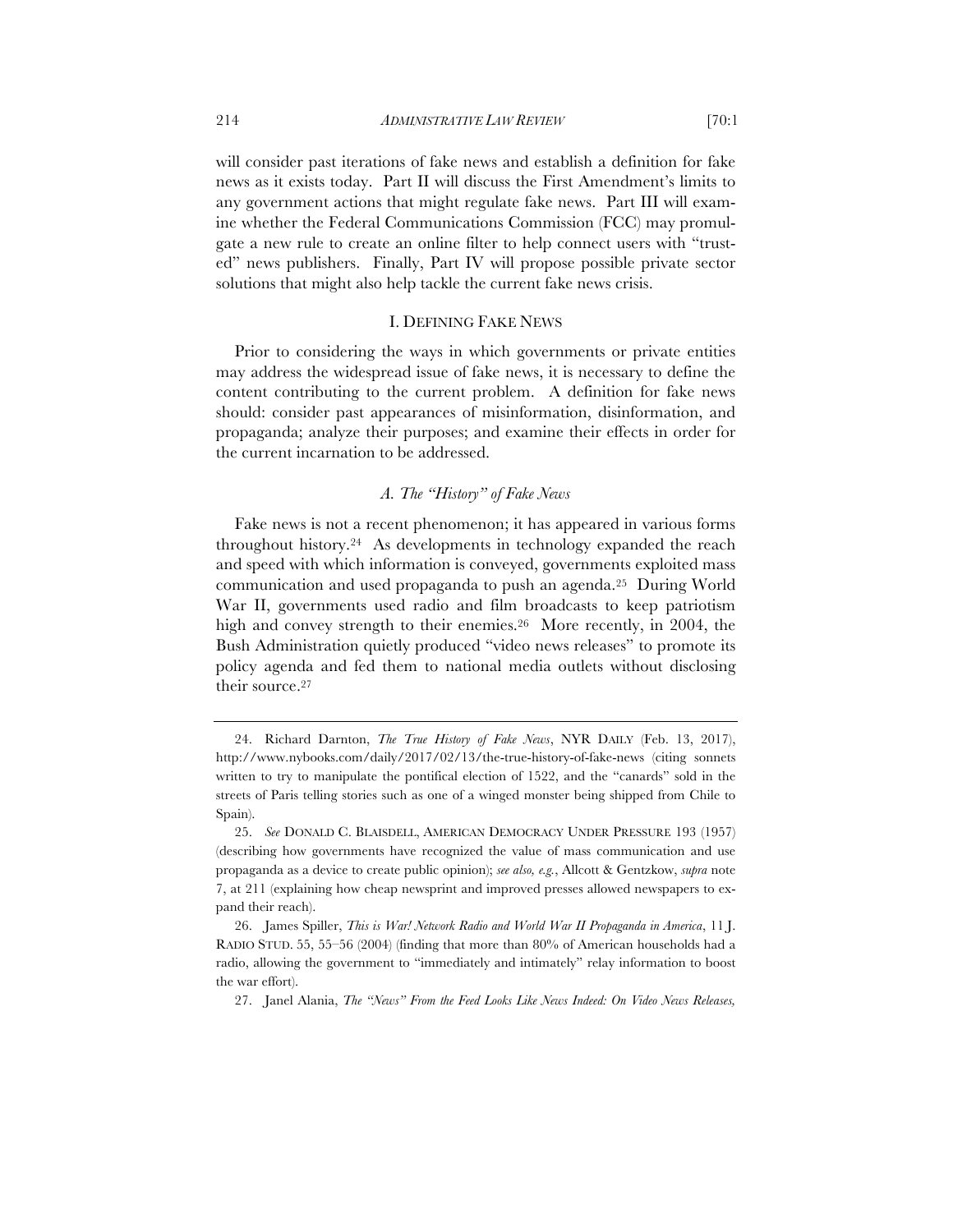Of course, governments have not held a monopoly on misleading the public to serve their own purposes. The private industry has a long history of misleading customers through false advertising, exaggerated claims, and erroneous labels.28 Yellow journalism in the late seventeenth century used fake interviews and stories to manipulate public opinion and push the United States into war.29 Though fake news has appeared in various forms throughout history, its reach has been limited by the then-existing methods of communication.

#### *B. The Role of Social Media*

Just as the introduction of the radio and cable television gave rise to "traditional" government propaganda, today's fake news would not be possible without the Internet as a tool for mass communication. Social media outlets have created a perfect environment for the spread of false or misleading information over the Internet.<sup>30</sup> Networks like Facebook, Twitter, and Instagram allow anyone to instantly share content from one website to another.31 Celebrities are able to immediately share stories to millions of followers,<sup>32</sup> and bots<sup>33</sup> can artificially promote an article and send it viral in

*the FCC, and the Shortage of Truth in the Truth in Broadcasting Act of 2005*, 24 CARDOZO ARTS & ENT. L.J. 229, 229–30 (2006) (examining the Bush Administration's use of video news releases produced by the Department of Health and Human services, as well as other agencies, and illegally distributing them for broadcast without disclosing their origins).

<sup>28.</sup> *See, e.g.*, FTC v. Colgate-Palmolive Co., 380 U.S. 374, 390 (1965) (holding that Colgate's undisclosed use of Plexiglas with sand applied in a television commercial to demonstrate that its shaving cream could allow a razor to shave the sand clean was a materially deceptive practice).

<sup>29.</sup> *See* Jacob Soll, *The Long and Brutal History of Fake News,* POLITICO (Dec. 18, 2016), https://www.politico.com/magazine/story/2016/12/fake-news-history-long-violent-214535.

<sup>30.</sup> David Lazer et al., Executive Summary, *Combating Fake News: An Agenda for Research and Action*, HARV. KENNEDY SCH. (May 2, 2017, 11:45 AM), https://shorensteincenter.org/ combating-fake-news-agenda-for-research (discussing the vulnerabilities of democratic societies to fake news in the age of social media).

<sup>31.</sup> *See, e.g.*, *How to Post & Share*, FACEBOOK, https://www.facebook.com/help/3331401 60100643 (last visited Feb. 4, 2018).

<sup>32.</sup> *See* Madeline Berg, *The Social 100: Twitter's Most Followed Celebrities*, FORBES (June 29, 2015), https://www.forbes.com/sites/maddieberg/2015/06/29/twitters-most-followedcelebrities-retweets-dont-always-mean-dollars (estimating 65 million people read Justin Bieber's tweets).

<sup>33.</sup> *See* Rob Dubbin, *The Rise of Twitter Bots*, NEW YORKER (Nov. 14, 2013), http://www.newyorker.com/tech/elements/the-rise-of-twitter-bots (describing twitter bots as "computer programs that tweet of their own accord"); Kurt Wagner, *Bots, Explained:*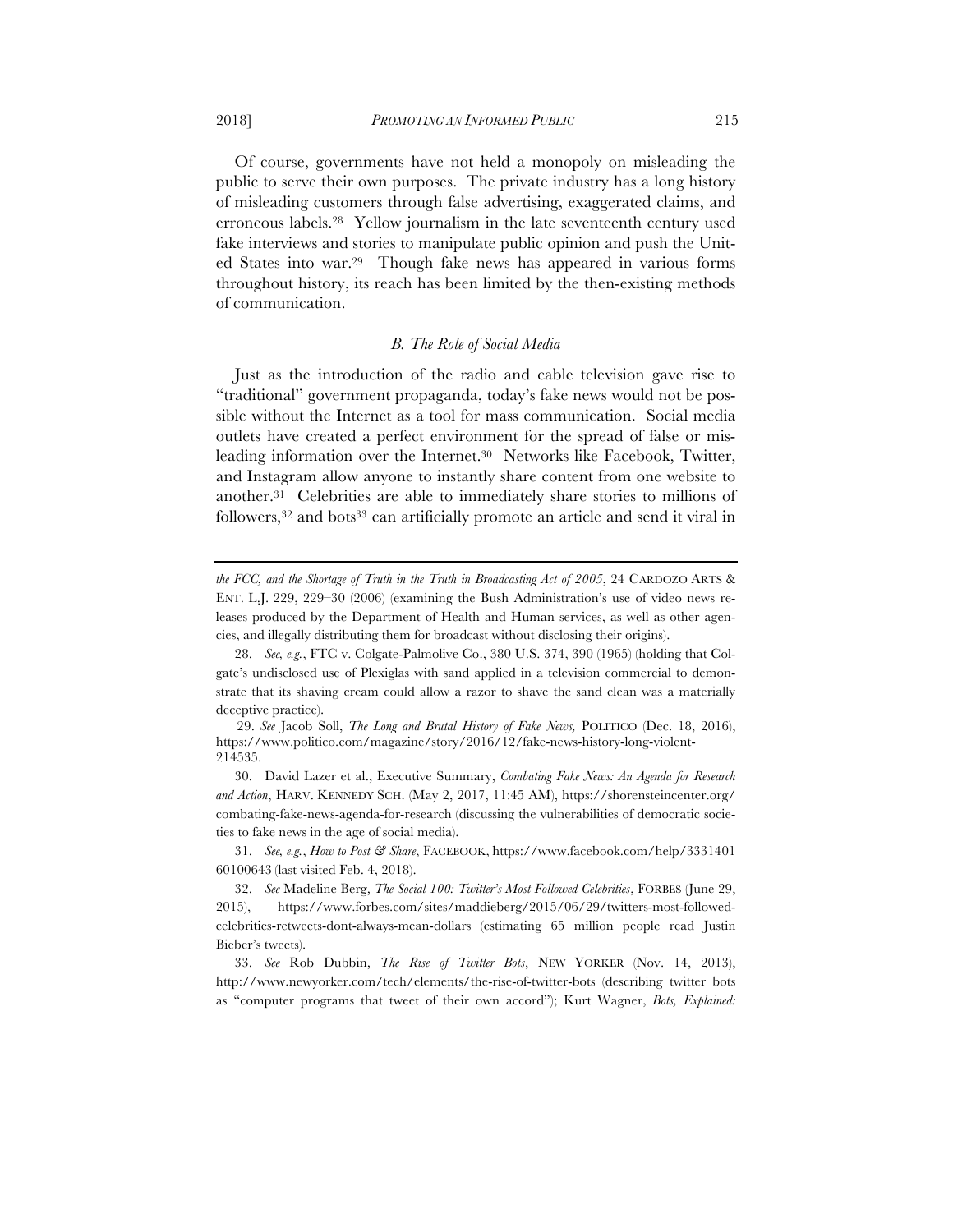a matter of hours.34 Even the format by which people consume social media content contributes to the dissemination of false information.35

The creation of social media "echo chambers" further exacerbates the problem.36 Social networks offer users increasing control over the content they see while using the service.37 Users continually adjust and customize their network, adding people and outlets with whom they agree while deleting or blocking those they do not.38 The result is that users have a profile or feed that is cluttered with similar information and devoid of countering viewpoints.39 Homogenous news feeds create "echo chambers," which make it more difficult for users to recognize dubious content, thus helping to perpetuate fake news stories.40

35. Allcott & Gentzkow, *supra* note 7, at 221 (explaining that people generally access social media networks on mobile devices, which makes it harder to evaluate the veracity of content).

36. *See id.* (finding that people on social media are more likely to read and share news articles that are aligned with their ideological positions); Walter Quattrociocchi et al., *Echo Chambers on Facebook* 12–13 (Harv. L. Sch., Working Paper, 2016), https://ssrn.com/abstract=2795110 (explaining that echo chambers are created from peoples' confirmation bias and result in a group that will accept and share intentionally false claims that support their pre-existing beliefs, while ignoring debunking information).

37. *E.g.*, *Controlling What You See in News Feed*, FACEBOOK, https://www.facebook.com/help/335291769884272 (last visited Feb. 4, 2018) (explaining to users how they can personalize what they see on their Facebook news feed).

38. *See* S.I. Strong, *Alternative Facts and the Post-Truth Society: Meeting the Challenge*, 165 U. PA. L. REV. ONLINE 137, 140 (2017), http://www.pennlawreview.com/online/165-U-Pa-L-Rev-Online-137.pdf (defining confirmation bias as the "unconscious but pervasive human propensity to filter out information that contradicts an existing belief").

39. *See* Quattrociocchi et al., *supra* note 36 (concluding users' confirmation bias influences what content they share, leading to the creation of echo chambers).

40. *Id.*

*What's the Point? Or the Business Model?*, RECODE (Apr. 11, 2016), https://www.recode.net/2016/4/11/11586022/what-are-bots (explaining a 'bot' as a software designed to automate a task users would normally do on their own).

<sup>34.</sup> *See* Joon Ian Wong, *Trumpbots are Drowning Out Other Voices in a Torrent of Tweets*, QUARTZ (Oct. 18, 2016), https://qz.com/812487/twitter-twtr-trumpbots-are-drowningout-other-voices-in-a-torrent-of-tweets (analyzing tweets around the first presidential debate in the 2016 election and finding that 20% of all tweets are sent by bots). *But see* Jen Weedon et al., *Information Operations and Facebook*, FACEBOOK (Apr. 27, 2017), https://fbnewsroomus.files.wordpress.com/2017/04/facebook-and-information-operationsv1.pdf (finding that fake news on Facebook is primarily spread by human users and not bots).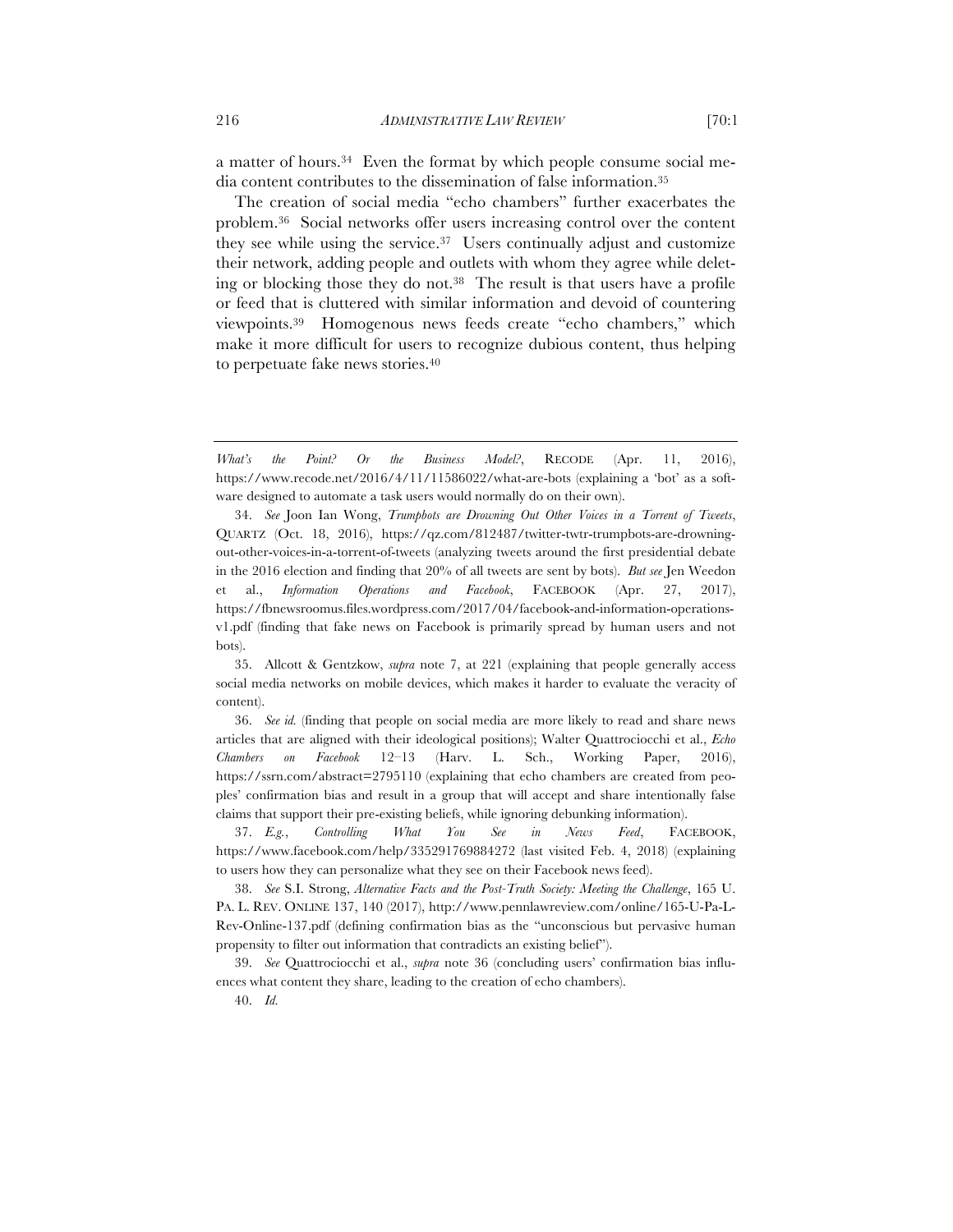#### *C. Who Creates Fake News*

Fake news is created by individuals, governments, and politically motivated groups for ideological and economic purposes.<sup>41</sup> Foreign governments may target other countries by spreading disinformation to sew discord or achieve some other political goal.42 Similarly, individuals or partisan groups may create fake news stories in an attempt to support or oppose specific political candidates or parties.43

Fake news is also created for economic gain. Social media allows content to be created and disseminated quickly and cheaply.44 With the commoditization of new content, there is an incentive for people to create fake stories with headlines designed to draw eyes and tempt people to click on the associated link.45 Google and other search engine companies in turn generate advertising dollars for the website owner.<sup>46</sup> These types of fake

42. *See, e.g.*, Philip Bump, *Here's the Public Evidence that Supports the Idea that Russia Interfered in the 2016 Election*, WASH. POST (July 6, 2017), https://www.washingtonpost.com/ news/politics/wp/2017/07/06/heres-the-public-evidence-that-supports-the-idea-that-russia -interfered-in-the-2016-election/?utm\_term=.6bdb5b7 4d7e1 (summarizing the suspected attempts of Russia to influence the United States 2016 presidential election); Evan Perez & Simon Prokupecz, *CNN Exclusive: US Suspects Russian Hackers Planted Fake News Behind Qatar Crisis*, CNN (June 7, 2017, 7:34 AM), http://www.cnn.com/2017/06/06/politics/russianhackers-planted-fake-news-qatar-crisis/index.html (reporting that U.S. investigators believe Russian hackers planted a fake news report in the Qatar state-run news agency to create a rift between the country and its Gulf allies).

43. *See* Allcott & Gentzkow, *supra* note 7, at 217 (describing a Romanian man who ran a website called Endingthefed.com, a website responsible for four of the ten most popular fake news stories on Facebook, which he started mainly to help Donald Trump's campaign); Seidenberg, *supra* note 9, at 51 (discussing the different motivations for create fake news stories).

44. Seidenberg, *supra* note 9, at 51 (emphasizing Stanford University Professor Gentzkow's claim "[s]ocial media . . . makes fake news financially profitable.").

45. *See* Allcott & Gentzkow, *supra* note 7, at 217 (describing a company called Disinfomedia that owns many fake news sites and employs writers to create content solely to generate advertising dollars); Seidenberg, *supra* note 9, at 51 (describing a group of teenagers in Macedonia that created thousands of right-wing fake news articles, many of which went viral); Casale, *supra* note 9, at 228 (finding that fake news stories are sometimes created simply to get people to click on them); Eric Kroh, *News Cos. Want Antitrust Pass To Confront Google, Facebook*, LAW360 (July 10, 2017), https://www.law360.com/articles/942635/news-coswant-antitrust-pass-to-confront-google-facebook (discussing how traditional news companies blame Facebook and Google for making news content a commodity, establishing a market for fake news websites).

46. *See* Abby Ohlheiser, *This is How Facebook's Fake-News Writers Make Money*, WASH.

<sup>41.</sup> Seidenberg, *supra* note 9, at 51 (discussing who creates fake news stories and websites).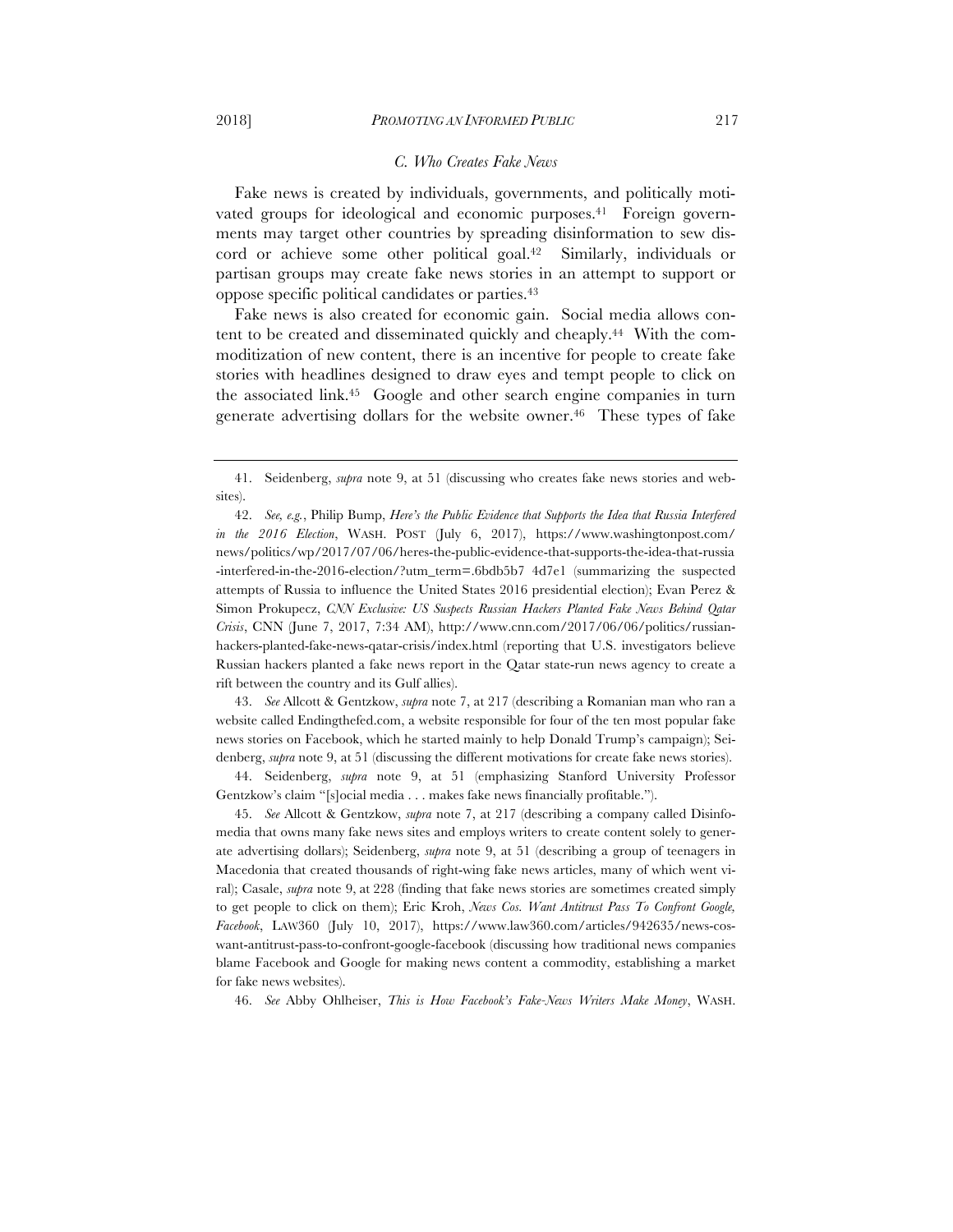news websites tend to be short lived, often disappearing once the content is spread and people begin to recognize it as phony.<sup>47</sup>

#### *D. Finding a Working Definition of "Fake News"*

Whether created by an individual, a group or government, or for financial or political purposes, fake news generally falls into one of several categories: intentionally deceptive information; large-scale hoaxes; jokes taken at face-value; slanted reporting of real facts; and stories where the truth is contentious.48 Intentionally deceptive news includes fraudulent reporting and tabloids like the *World Weekly News*, while jokes refer to satirical content and parodies like those published by outlets such as *The Onion.*49 Though both the *World Weekly News* and *The Onion* produce fake "news," this analysis focuses on content created to purposefully deceive others by exploiting social media networks. To address the current problem of fake news, the definition needs to be broad enough to encompass the different sources of false or deceptive content but narrow enough that it does not sweep up clearly whimsical jokes that present little harm to public discourse. With that in mind, this Comment defines fake news as "fictions deliberately fabricated and presented as non-fiction with the intent to mislead recipients into treating fiction as fact or into doubting verifiable fact."50

Narrowing the scope of today's fake news problem to content that is purposefully created to mislead others offers a specific target for government actions. Before considering government solutions, it is important to understand the limits on a government actor's authority to address fake news.

POST (Nov. 18, 2016), https://www.washingtonpost.com/news/theintersect/wp/2016/11/18/this-is-how-the-internets-fake-news-writers-make-money/?utm\_ term=.3bb35dba019f (explaining how one fake news website owner makes money via Google and Facebooks' self-service ad technology); *Discover How Easy it is to Use AdSense*, GOOGLE ADSENSE, https://www.google.com/adsense/start/how-it-works (last visited Feb. 4, 2018) (describing how independent website owners can use Google AdSense to generate revenue from their websites).

<sup>47.</sup> *See* Allcott & Gentzkow, *supra* note 7, at 217 (noting that many of the fake news websites created during the 2016 election no longer exist).

<sup>48.</sup> *See* Victoria L. Rubin et al., *Deception Detection for News: Three Types of Fakes*, ASS'N. FOR INFO. SCI. & TECH. (Nov. 6, 2015), https://www.asist.org/files/meetings/ am15/proceedings/submissions/posters/194poster.pdf (describing the categories of fake news).

<sup>49.</sup> *Id.*

<sup>50.</sup> Chadwick, *supra* note 15.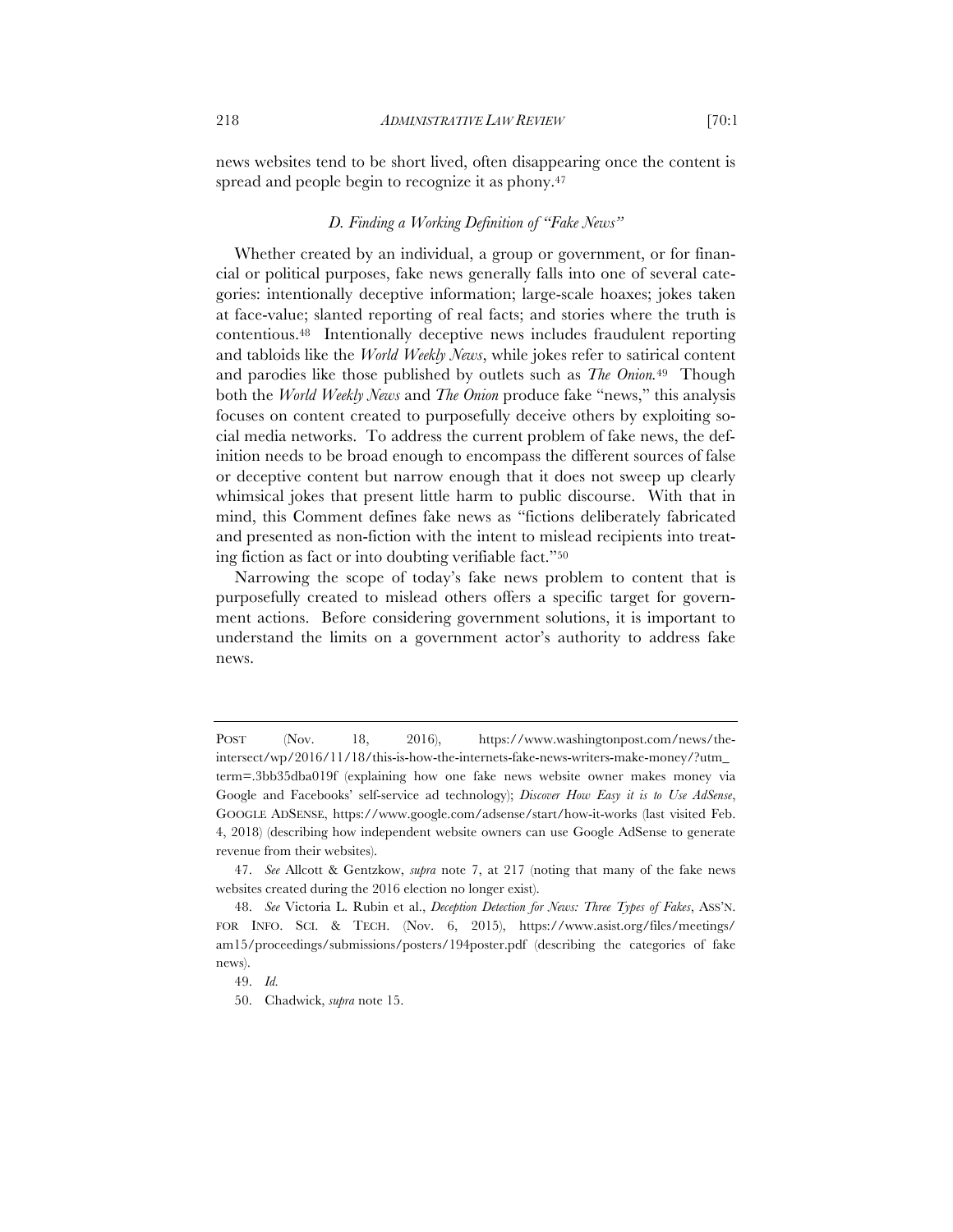# II. FIRST AMENDMENT LIMITATIONS TO GOVERNMENT REGULATION OF FAKE NEWS

The First Amendment protects the public from government actions that restrict or impede a person or entity's right to free speech.<sup>51</sup> Because fake news is simply the expression of an idea, any rule, law, or regulation aimed at curbing the fake news problem must withstand judicial scrutiny under the First Amendment.52

#### *A. Direct Government Regulation of Speech*

A law, regulation, or rule that directly restricts the creation or spread of fake news would face nearly insurmountable First Amendment challenges. The government cannot prevent the expression of an idea simply because society does not agree or finds it distasteful, even if that language is intended to offend another person or group of people.53 Government actions that limit speech based on its content are subject to strict scrutiny and presumed to be unconstitutional.54 Strict scrutiny requires the government to justify its regulation by demonstrating: a compelling government interest, the regulation is narrowly tailored to achieve that interest, and the regulation is the least restrictive means for achieving that interest.55 Under strict scrutiny, courts will only allow content-based restrictions when: (1) the speech creates a clear and present danger of lawless action; (2) the speech constitutes defamation; or (3) the government can demonstrate a compelling interest for limiting that speech or activity.<sup>56</sup> Further, any content-based burden to

<sup>51.</sup> U.S. CONST. amend. I.

<sup>52.</sup> *See* Noah Feldman, *Fake News May Not Be Protected Speech*, BLOOMBERG (Nov. 23, 2016), https://www.bloomberg.com/view/articles/2016-11-23/fake-news-may-not-be-prot ected-speech (concluding that knowingly presenting false information is protected under the First Amendment).

<sup>53.</sup> *See* Matal v. Tam, 137 S. Ct. 1744, 1751 (2017) (holding that giving offense is a viewpoint, and the government is prohibited from viewpoint discrimination); Texas v. Johnson, 491 U.S. 397, 414 (1989) (holding that the government cannot punish a person for burning the national flag because it cannot prohibit the expression of an idea society finds offensive).

<sup>54.</sup> *See* Ashcroft v. ACLU, 542 U.S. 656, 660 (2004) (holding that the Constitution demands content-based restrictions on speech be presumed invalid).

<sup>55.</sup> *See* Arkansas Writers' Project, Inc. v. Ragland, 481 U.S. 221, 231 (1987) (holding that the State must show that a content-based law concerning the taxation of magazines serves a compelling state interest and is narrowly tailored to achieve that end).

<sup>56.</sup> *See* Brandenburg v. Ohio, 395 U.S. 444, 447 (1969) (holding that the constitutional guarantee of free speech does not allow a state to forbid someone from advocating the use of force unless that advocacy is "directed to inciting or producing imminent lawless action and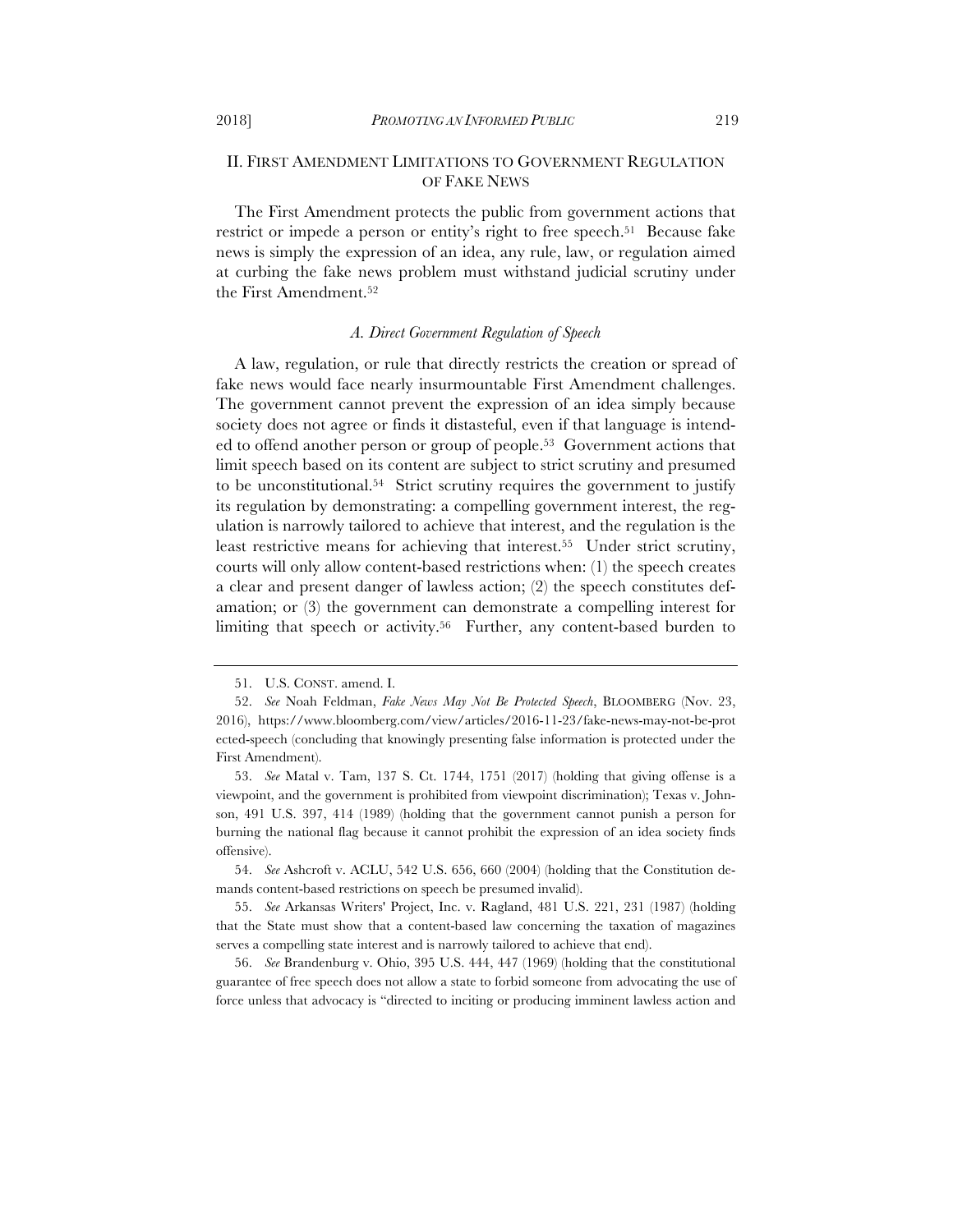speech must be narrowly tailored to achieve the government's purpose.<sup>57</sup>

The first requirement under strict scrutiny means that the government cannot proscribe speech unless it is "directed to inciting or producing immediate lawless action" that is likely to occur.58 Advocating for violence generally is merely an expression of one's beliefs and is protected from government regulation.59 Fake news, as considered in this analysis, is more an expression of the author's belief than a direct call to violence. The fake stories about a child sex-slave ring at Comet Pizza in Washington, D.C. did not orchestrate Edgar Welch's trip from North Carolina or direct him to fire his AR-15 rifle in the middle of a busy restaurant.<sup>60</sup> As the Court distinguishes the discussion of lawless action generally from purposefully inciting that lawless action, it would seem unlikely that the government will be able to show that fake or misleading content shared indiscriminately over the Internet meets the standard of strict scrutiny.61

Even if the government could justify content-based legislation on fake news, the law must also utilize the least restrictive means for achieving its goal.62 Fake news is commonly disassociated from its creator.63 Because fake news is frequently spread over social media, a content-based law will sweep up an increasing number of users who were only incidental to the

58. *See Brandenburg*, 395 U.S. at 447.

59. *See id.* at 456 (Douglas, J., concurring) (asserting that all matters of belief are beyond the reach of subpoenas and government investigations).

60. Faiz Siddiqui & Susan Svrluga, *N.C. Man Told Police He Went to D.C. Pizzeria with Gun to Investigate Conspiracy Theory*, WASH. POST (Dec. 5, 2016), https://www.washingtonpost.com/news/local/wp/2016/12/04/d-c-police-respond-toreport-of-a-man-with-a-gun-at-comet-ping-pong-restaurant/?utm\_term=.6fa541ea8e8e (describing the "Pizzagate" incident).

61. *See Brandenburg*, 395 U.S. at 447–48 (holding that teaching about a moral necessity for violence to armed Ku Klux Klan members is not the same as preparing and steeling that group to violent action).

62. *See* Reno v. ACLU, 521 U.S. 844, 874 (1996) (holding that the Communication Decency Act's Internet indecency provisions' burden on speech is unacceptable "if less restrictive alternatives would be at least as effective in achieving the legitimate purpose that the statute was to serve").

63. *See* Rubin et al., *supra* note 48.

is likely to incite or produce such action"); N.Y. Times Co. v. Sullivan, 376 U.S. 254, 279– 80 (1964) (holding that public figures must prove that the publisher of the defaming statement knew that the statement was false or acted in reckless disregard for the truth).

<sup>57.</sup> *See* United States v. Playboy Entm't Grp., Inc., 529 U.S. 803, 826–27 (2000) (finding that shielding children from sexual images was a compelling government interest but the regulation was unconstitutional because it was not the least restrictive means for achieving that end).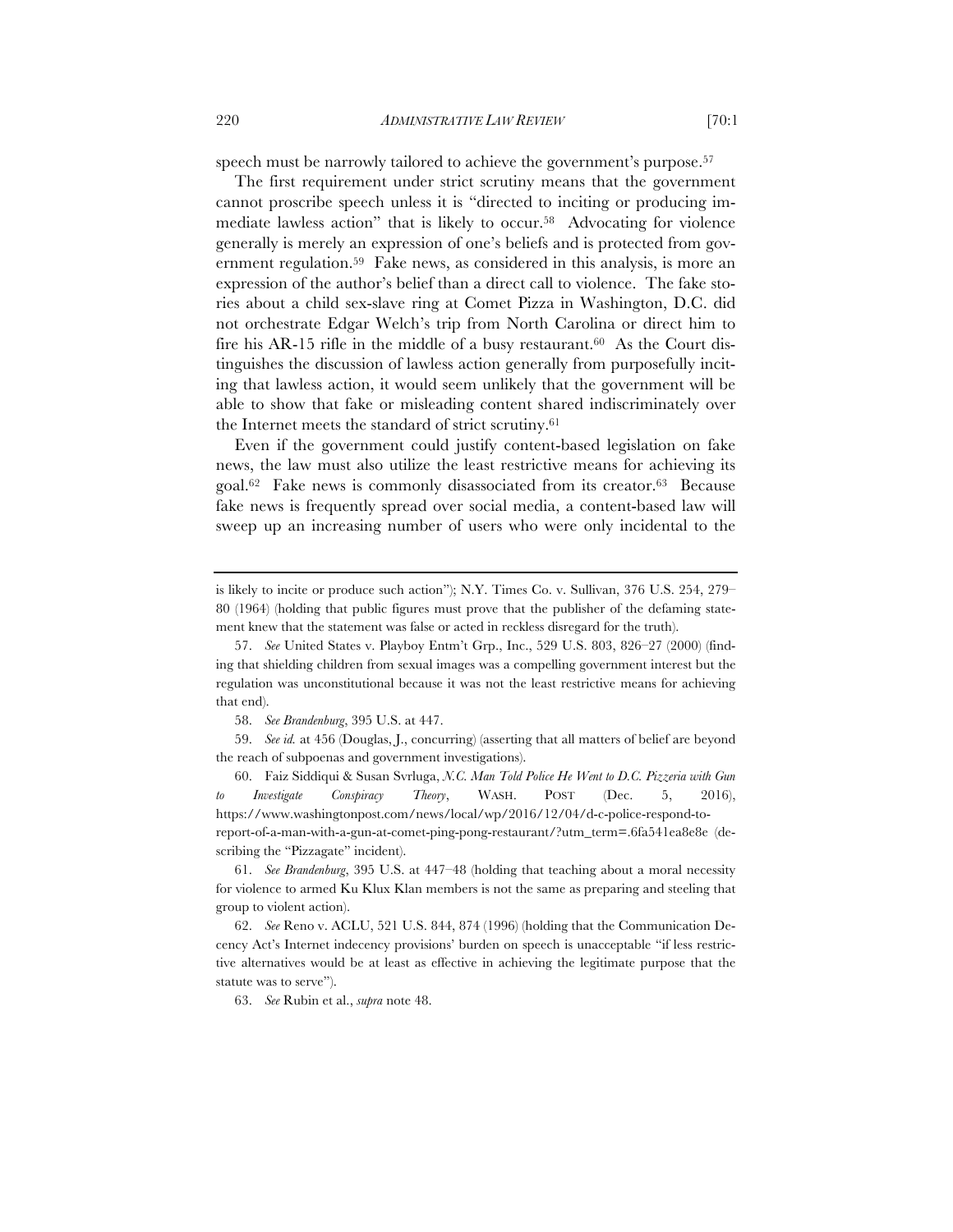spread of the harmful conduct. Even once a malicious actor is identified, the Internet's low barrier to entry could allow the target of the law to vanish, only to reappear under another alias. The difficulty in crafting a content-based law that is both enforceable and capable of withstanding strict scrutiny strongly suggests that direct regulation is not the appropriate means for addressing the problem of fake news.

#### *B. Regulations Restricting Access to Social Media Networks*

If the government cannot address the harmful effect of fake news directly, another approach might be to restrict the access of known disseminators of disinformation to social media generally. The Internet and social media are now classified as modern democratic forums, akin to public spaces where people exchange, debate, and protest viewpoints.<sup>64</sup> In *Packingham v. North Carolina*,<sup>65</sup> the Supreme Court considered a law that completely prohibited registered sexual offenders from accessing any social media website.66 While the Court found that the government may be permitted to restrict specific conduct on the Internet, it held that completely banning a person from accessing any "websites integral to the fabric of our modern society and culture" violates his First Amendment rights.<sup>67</sup> The Court's decision in *Packingham* means that even if the government identifies an individual responsible for spreading harmful fake news, it will not be able to protect the public by banning his or her access to social media.<sup>68</sup>

Further, it will be harder for the government to regulate fake news now that the Court has found social media to be a public forum.69 Government regulation of speech in a public forum is only valid if it is content neutral, narrowly tailored, and leaves open alternative channels of communication.70 Because fake news is often spread via social media, the government

<sup>64.</sup> *See* Packingham v. North Carolina, 137 S. Ct. 1730, 1735, 1738 (2017) (holding that the Internet is now a vast democratic forum and social media websites are integral to the fabric of our modern society and culture).

<sup>65.</sup> *Id.*

<sup>66.</sup> *See id.* at 1738–39 (holding North Carolina's law prohibiting sex offenders from accessing social media violated their First Amendment right to free speech).

<sup>67.</sup> *Id.* at 1737–38.

<sup>68.</sup> *Id.*

<sup>69.</sup> *Compare Packingham*, 137 S. Ct. at 1735 (finding social media to be a vast democratic forum), *with* Ward v. Rock Against Racism, 491 U.S. 781, 796–97 (1989) (holding that a street or park is a quintessential forum for the exercise of First Amendment rights).

<sup>70.</sup> *See* Frisby v. Schultz, 487 U.S. 474, 482 (1988) (quoting Perry Educ. Ass'n v. Perry Local Educators' Ass'n, 460 U.S. 37, 45 (1983)) (holding that a law must be narrowly tailored to serve a significant government interest and "leave open ample alternative channels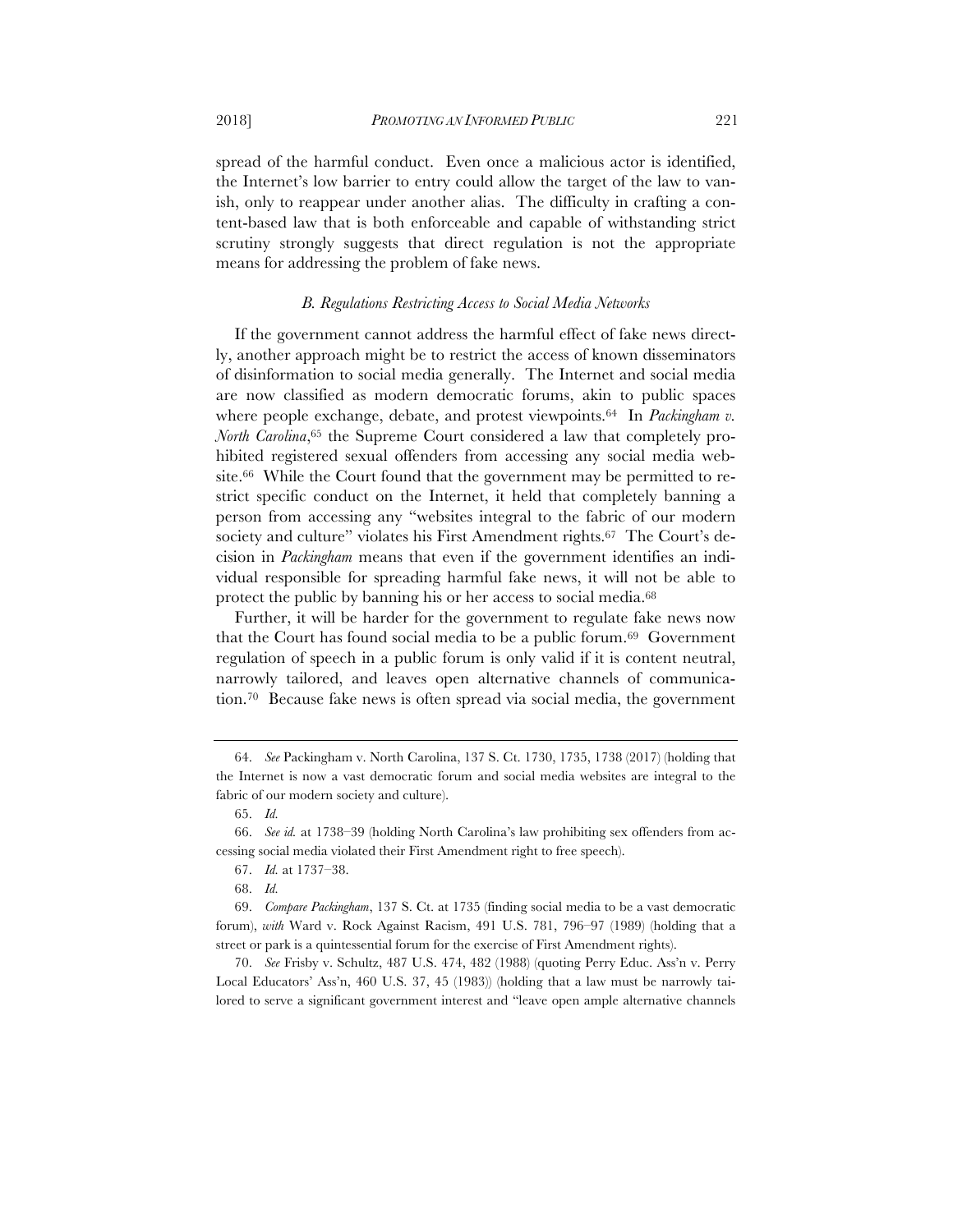will be hard pressed to create a rule or regulation that effectively addresses the problem without targeting any particular viewpoint and leaving open reasonable alternative channels of communication.

## III. THE FCC AND CONTROLLING FAKE NEWS

Since mass media communications came into existence, people have searched for new, effective ways to combat deceptive or fictitious stories.<sup>71</sup> Correcting information is much more difficult now that the Internet has created a platform for ordinary individuals to share their thoughts and opinions with a global audience.72 The incredible pace at which content is created and consumed on social media means that false stories can rarely be contained reactively once they have spread.73 Social media and other Internet companies motivated by their own economic interests have already taken some measures to curb the spread of fake news over their networks.74 However, relying on private companies to develop proprietary solutions will only create a patchwork of protections that vary in strength and effectiveness. Instead, a centralized, flexible yet enforceable policy to direct a concerted effort against fake news is required.

The federal government's regulatory powers afford it the unique opportunity to develop a uniform approach to the problem of fake news. Though

73. *See* Robert Allen, *What Happens Online in 60 Seconds*, SMART INSIGHTS: ACTIONABLE MKTG. ADVICE (Feb. 6, 2017), http://www.smartinsights.com/internet-marketingstatistics/happens-online-60-seconds/attachment/what-happens-online-in-60-seconds/ (showing via an infographic that there were over three million posts on Facebook, 448,800 tweets via Twitter, and 149,513 e-mails via several services, each minute during 2016).

74. *See, e.g.*, Kerry Flynn, *Twitter Reportedly Explores the Idea of a Fake News Button*, MASHABLE (June 29, 2017), http://mashable.com/2017/06/29/twitter-fake-newsbutton/#ifzEEsun3OqT (reporting that Twitter is exploring adding a feature to allow users to flag tweets containing "misleading, false, or harmful information"); Mike Snider, *Facebook Aims to Filter More Fake News from News Feeds*, USA TODAY (June 30, 2017), https://www.usatoday.com/story/tech/news/2017/06/30/facebook-aims-filter-more-fakenews-news-feeds/440621001/ (describing steps Facebook is taking to reduce the spread of fake news on its service).

of communication" to pass First Amendment scrutiny).

<sup>71.</sup> SIDNEY L. GULICK, THE FIGHT FOR PEACE: AN AGGRESSIVE CAMPAIGN FOR AMERICAN CHURCHES 152 (1915) (suggesting methods for Christians and the Church to combat yellow journalism).

<sup>72.</sup> *See Packingham*, 137 S. Ct. at 1737 (finding that social media websites are a powerful mechanism for private citizens to make their voices heard); Dawn C. Nunziato, *First Amendment Values for the Internet*, 13 FIRST AMEND. L. REV. 282, 282 (2014) (citing ACLU v. Reno, 929 F. Supp. 824, 881 (E.D. Pa. 1996)) (claiming the Internet to be a "vast public forum for expression" and "marketplace of mass speech").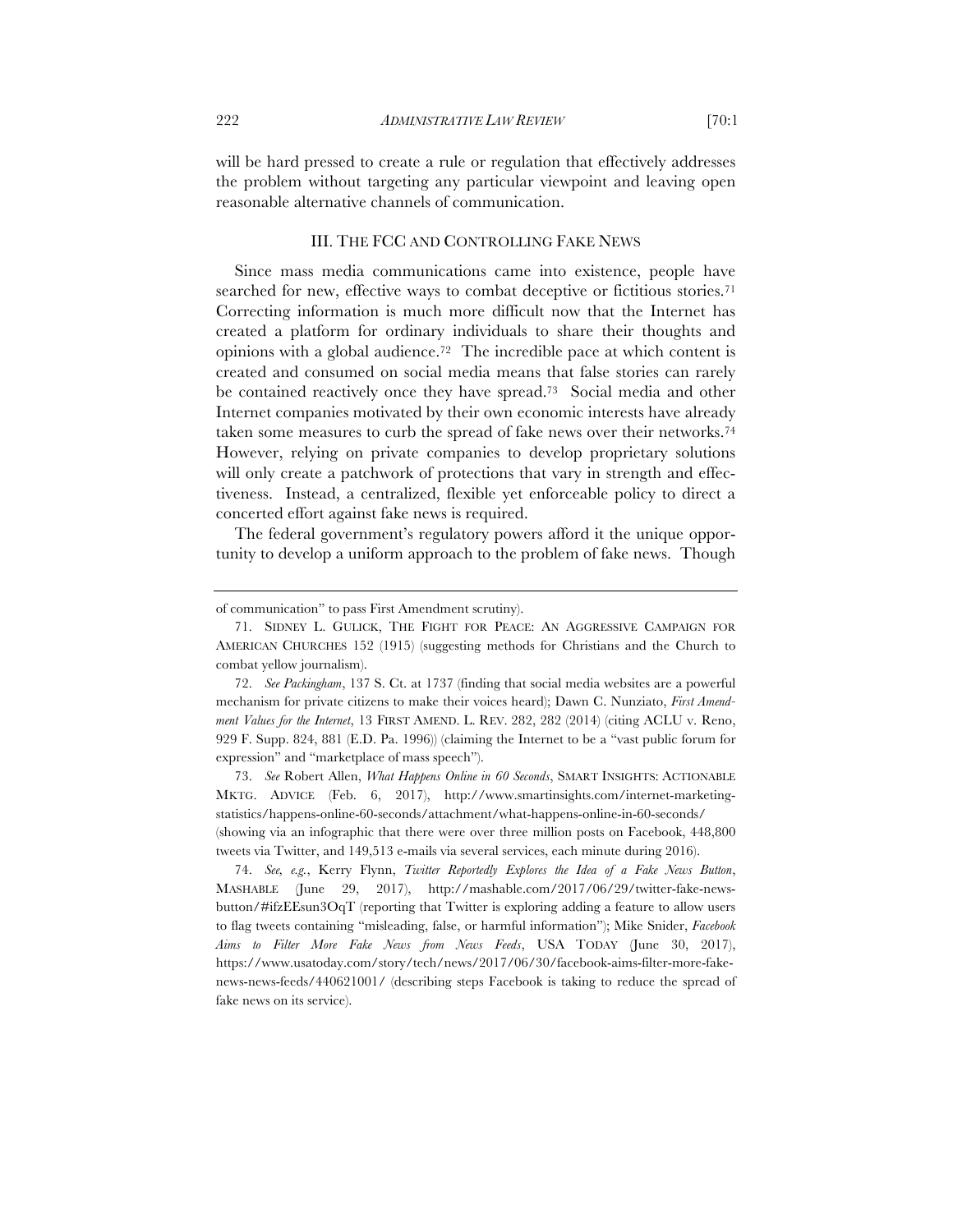legislation is an effective way to establish comprehensive reform, the current partisan gridlock and strong lobbying presence of large technology companies is likely to prevent passage of an effective, timely law.75

Congress created the Federal Trade Commission (FTC) in 1914 and empowered it to protect consumers and hold corporations accountable for false claims.76 The FTC combats false and deceptive advertising through law enforcement actions, court actions, and educating consumers and businesses through reports and policy guidelines.77 At first glance, the FTC and its prosecutorial-like powers appear well-suited for tackling fake news at its source. However, the type of fake news at issue in this analysis does not mislead people about a product or service.78 Because the damaging content can rarely be classified as commercial speech, it is largely beyond the scope of the FTC.79 Fortunately, the FCC is already positioned to address the current fake news crisis.

#### *A. The Telecommunications Act of 1996 and the V-Chip*

The FCC holds broad authority to regulate forms of communication within the United States.<sup>80</sup> Originally charged with licensing and controlling public airwaves in a manner responsive to the "public convenience, interest, or necessity," the FCC's reach has expanded to encompass the In-

77. *See* 15 U.S.C. § 53 (allowing the FTC to file for injunctions and restraining orders against entities engaged or believed to be engaged in false advertising practices); *Truth in Advertising: Protecting Consumers*, FED. TRADE COMM'N, https://www.ftc.gov/news-events/mediaresources/truth-advertising/protecting-consumers (last visited Feb. 4, 2018) (describing the ways the FTC seeks to protect consumers from fraud and deception).

78. *See supra* Part I.D.

79. *See* Cent. Hudson Gas & Elec. Corp. v. Pub. Serv. Comm'n*.*, 447 U.S. 557, 563 (1980) (holding that the government can limit or prohibit types of commercial speech that mislead the public); *see also* 15 U.S.C. § 45 (establishing the FTC as an agency to protect consumers against unfair business practices).

80. *See* 47 U.S.C. § 151 (2012) (creating the Federal Communications Commission (FCC) "for the purpose of regulating interstate and foreign commerce in communication by wire and radio so as to make available, so far as possible, to all the people of the United States . . . rapid, efficient, Nation-wide, and world-wide wire and radio communication service").

<sup>75.</sup> *See* Sarah Binder, *Polarized We Govern?*, BROOKINGS CTR. FOR EFFECTIVE PUB. MGMT. 8, 10 (May 2014) (illustrating with a line graph how the frequency of legislative gridlock in Congress has increased since 1947).

<sup>76.</sup> *See generally* 15 U.S.C. § 45 (2012) (establishing the Federal Trade Commission (FTC) and granting it power to regulate unfair or deceptive trade practices); FTC v. Colgate-Palmolive Co., 380 U.S. 374, 385 (1964) (affirming the FTC's ability to regulate misleading advertising).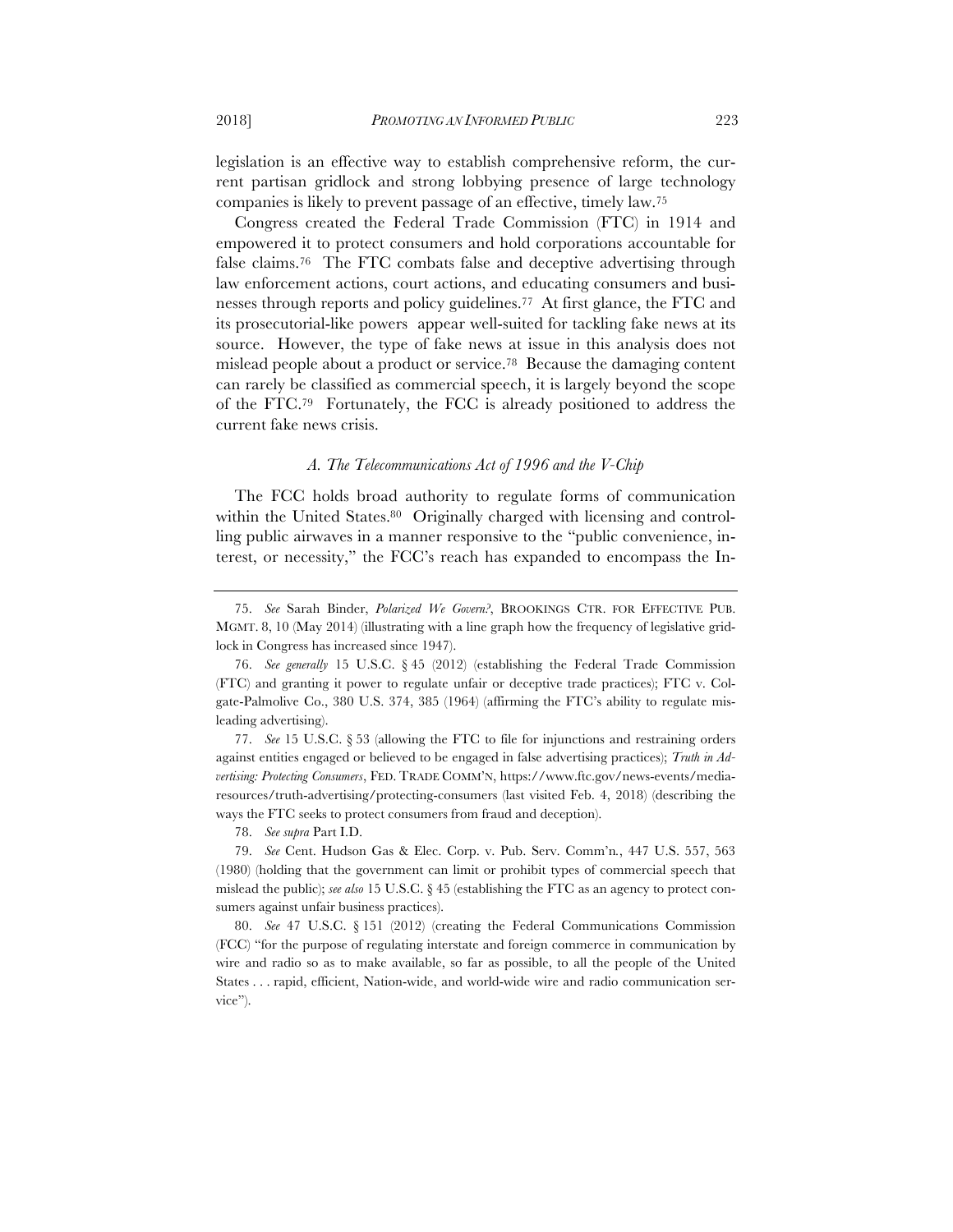ternet.81 As the gatekeeper to the country's principal means of mass communication, the FCC plays an important role in preserving an "uninhibited marketplace of ideas in which the truth will ultimately prevail."82

Preserving an open marketplace of ideas does not, however, preclude the FCC from taking measures to protect people from certain content. In the mid-1990s, Americans grew increasingly concerned about violence and sexually explicit material on television and its effect on children.<sup>83</sup> In response, Congress required that all television models built after January 1, 2000, include a filtering tool called the "V-Chip."84

Section 551 of the Telecommunications Act of 1996 seeks to provide parents with greater control over the content their children are exposed to on television.85 Though the V-Chip is required in every television, the hardware was useless without a ratings system by which it could filter content.86 As no such system existed in 1996, Congress called for an advisory committee that would help establish a television rating code.87 To avoid further government regulation, the television and film industries instead agreed to develop their own voluntary ratings system.<sup>88</sup> While the advisory

83. *See* Telecommunications Act of 1996, Pub. L. No. 104-104, 110 Stat. 140 (1996) (codified as amended at 47 U.S.C. § 303) (noting studies that suggest children exposed to violence on television have a higher tendency to exhibit aggressive and violent behavior later in life, and that casual treatment of sexual material on television undermines parents' ability to instill responsible attitudes in their children); Don Oldenburg, *TV Violence Isn't Child's Play*, L.A. TIMES (May 3, 1992), http://articles.latimes.com/1992-05-03/news/tv-1608\_1\_tvviolence (discussing the effect of TV violence on children).

84. *See* 47 U.S.C. § 303(x) (requiring all televisions with screens thirteen inches or greater in size to be equipped with a filtering device that will allow viewers to block programs of a certain rating (called a V-Chip)).

85. Remarks Following a Meeting with Entertainment and Media Executives, 1 PUB. PAPERS 344 (Feb. 29, 1996) ("We're handing the TV remote control back to America's parents so that they can pass on their values and protect their children.").

86. *See* David V. Scott, *The V-Chip Debate: Blocking Television Sex, Violence, and the First Amendment*, 16 LOY. L.A. ENT. L.J. 741, 744–45 (1996) (discussing the technology behind the V-Chip).

87. *See id.* at 746.

88. *See* Lisa D. Cornacchia, *The V-Chip: A Little Thing but a Big Deal*, 25 SETON HALL

<sup>81.</sup> *Id.* § 303; *see id.* § 201 (empowering the FCC to prescribe rules and regulations "in the public interest"); Verizon v. FCC, 740 F.3d 623, 629 (D.C. Cir. 2014) (holding that FCC's authority to regulate the Internet is based in the agency's jurisdiction over "all interstate and foreign communications by wire or radio" as granted in 47 U.S.C. § 152(a)).

<sup>82.</sup> Red Lion Broad. Co. v. FCC, 395 U.S. 367, 390 (1969); *see* Turner Broad. Sys., Inc. v. FCC, 512 U.S. 622, 669 (1994) (Stevens, J., concurring) (confirming the majority's opinion that the government has a strong interest in assuring public access to "a multiplicity of information sources").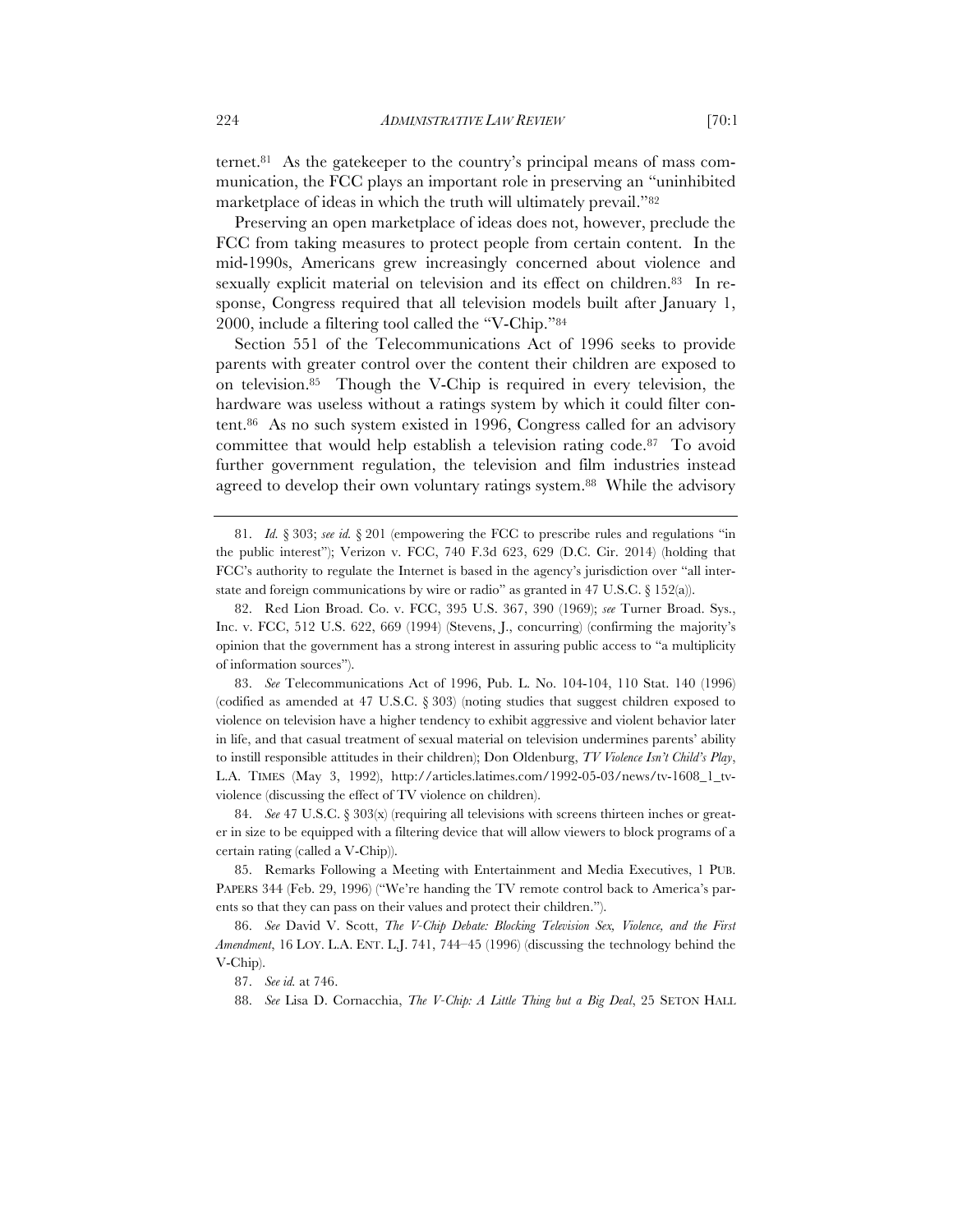committee was never established, § 551 effectively grants the FCC express authority to rate television programming based on its sexual, violent, or other indecent content.89

# *B. A "V-Filter" for the Internet*

Where the FCC is willing to regulate content disseminated to the public over radio and television channels, it has taken an anti-interventionist position with respect to the Internet.90 Rather than be proactive, the FCC has preserved a free market of ideas over the Internet by keeping it unfettered from state and federal regulations.91 However, the federal government's non-regulatory policy does not entirely prevent the FCC from enacting rules and regulations to protect the public from harmful online content.<sup>92</sup> Given the deleterious effects that fake news has on the national marketplace of ideas, the FCC should promulgate a rule establishing a filtering tool to give the people more control over the content they receive on the Internet.

The FCC could create a filtering tool software, or "V-Filter," that enables users to choose what type of news content they encounter while browsing websites and using social media. Adopting the V-Chip's two-part concept, the V-Filter would be an opt-in tool that blocks or flags content based upon an objective ratings system. The development of the rating system could be proposed either by an advisory committee of Internet, media, and social networking companies, or voluntarily by the industry itself. Under the V-Filter rule, social media networks and search engines would not be required to use a rating system; however, should a company decide to offer its users a tool or label that assesses the credibility of a publisher, the com-

LEGIS. L.J. 385, 394 (2001) (noting that political pressure forced the industry to agree to voluntary ratings for television programs).

<sup>89.</sup> *Id.* at 398.

<sup>90.</sup> *See* Anthony E. Varona, *Toward a Broadband Public Interest Standard*, 61 ADMIN. L. REV. 1, 7 (2009) (comparing the FCC's proactive approach in "cultivating a democracyenriching free marketplace of ideas" in the pre-Internet era to the current autonomy-based vision of the First Amendment that describes the FCC's position toward Internet regulation). 91. *Id.*

<sup>92.</sup> *See* 47 U.S.C. § 230(b)(2) (2012) (stating that it is the policy of the United States to preserve the Internet's free marketplace of ideas as it presently exists "unfettered by Federal or State regulation"). *But see, e.g.*, Child Online Privacy Act (COPA), 47 U.S.C. § 231(a)(1) (restricting minors' access to harmful material on the Internet), *invalidated by* Ashcroft v. ACLU, 542 U.S. 656, 671–72 (2004) (holding that COPA violated the First Amendment by burdening adult access to protected speech but noting that Congress is not incapable of enacting regulations designed to prevent minors from accessing harmful content on the Internet).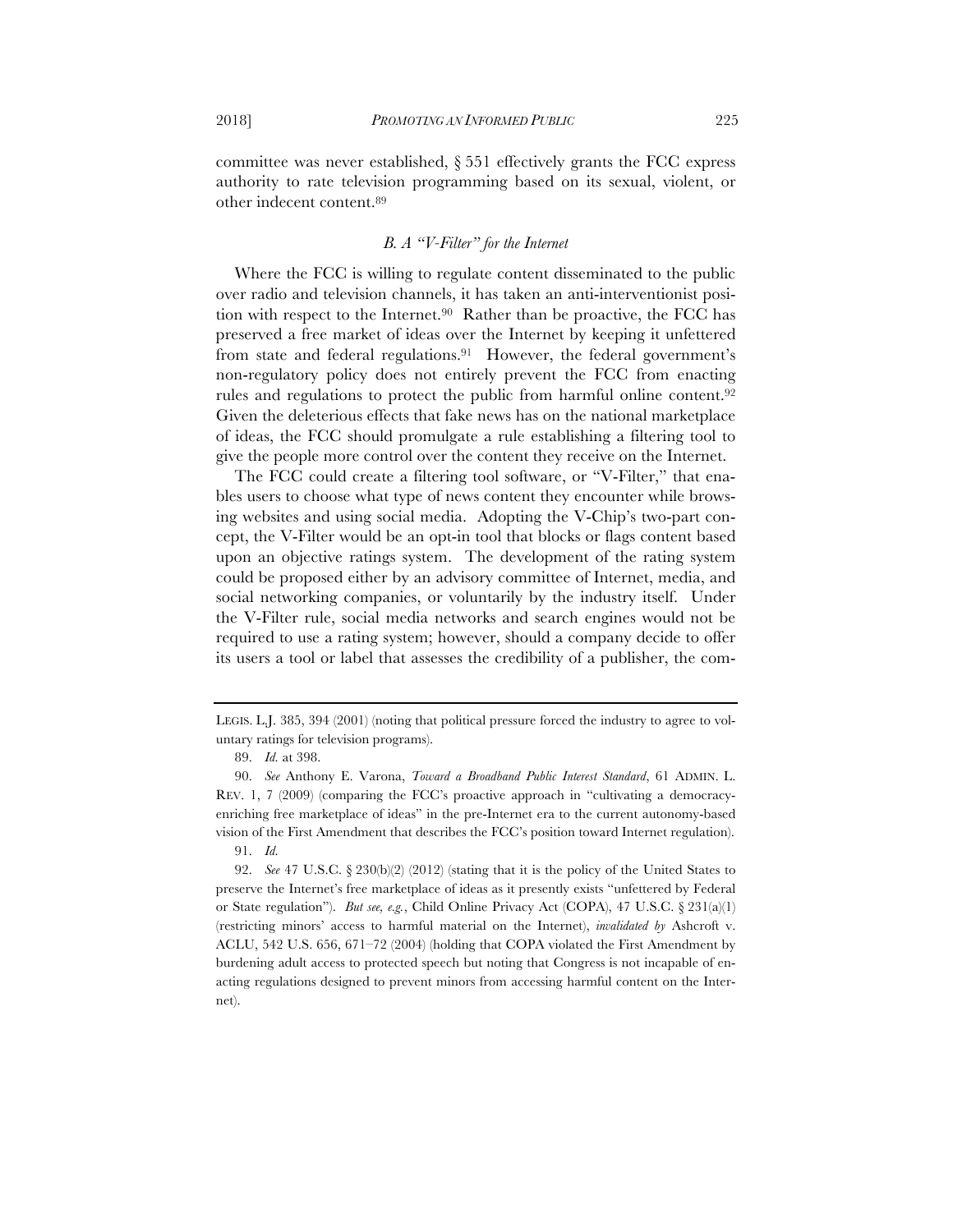pany would be required to comply with the V-Filter ratings system.

The V-Filter's purpose would be to offer Internet users the choice to only receive content from certain "trusted" news sources. There is little doubt that the rating system's method for determining a "trusted" news source will be a matter of significant debate. However, so long as the criteria are reasonable, a V-Filter will combat the problem of fake news by offering users a transparent, consistent tool that better informs them about the content they consume online.

## *C. The FCC's Authority for a V-Filter*

The FCC can create the V-Filter and encourage the accompanying ratings system of news sources under its normal notice-and-comment rulemaking procedures. Lacking express statutory authorization from Congress, the FCC can create V-Filter regulations pursuant to its ancillary jurisdiction under Title I of the Communications Act of 1934 (Title I).93

The FCC's ancillary jurisdiction is constrained in scope.94 In *American Library Ass'n v. FCC,*<sup>95</sup> the U.S. Court of Appeals for the D.C. Circuit considered whether the FCC's ancillary jurisdiction provided sufficient authority for "Broadcast Flag" regulations, which would have required receivers of digital television broadcasts to have equipment capable of preventing the unauthorized redistribution of digital content.96 The D.C. Circuit found that the FCC could regulate pursuant to ancillary jurisdiction if the subject of the regulation was included in the agency's general jurisdiction under Title I, and if the regulation's subject was "reasonably ancillary to the effective performance of the [FCC]'s various responsibilities."97 Though Title I grants the FCC jurisdiction over "all interstate and foreign communication by wire or radio," the court held that such authority did not extend to components that affected a broadcast after transmission was complete.98

Conversely, a V-Filter rule remains within the scope of the FCC's ancillary jurisdiction under Title I. Unlike the failed Broadcast Flag rule, a V-Filter and its accompanying rating system affect content *during* transmis-

<sup>93.</sup> *See* 47 U.S.C. § 154(i) ("The Commission may perform any and all acts, make such rules and regulations, and issue such orders, not inconsistent with this chapter, as may be necessary in the execution of its functions.").

<sup>94.</sup> Am. Library Ass'n v. FCC, 406 F.3d 689, 692 (D.C. Cir. 2005).

<sup>95.</sup> *Id.*

<sup>96.</sup> *Id.* at 691.

<sup>97.</sup> *Id.* at 692–93.

<sup>98.</sup> *Id.* at 692, 703 (holding that the Broadcast Flag rule does not regulate the communications themselves because it imposes regulations on a device that operates after the communications have occurred).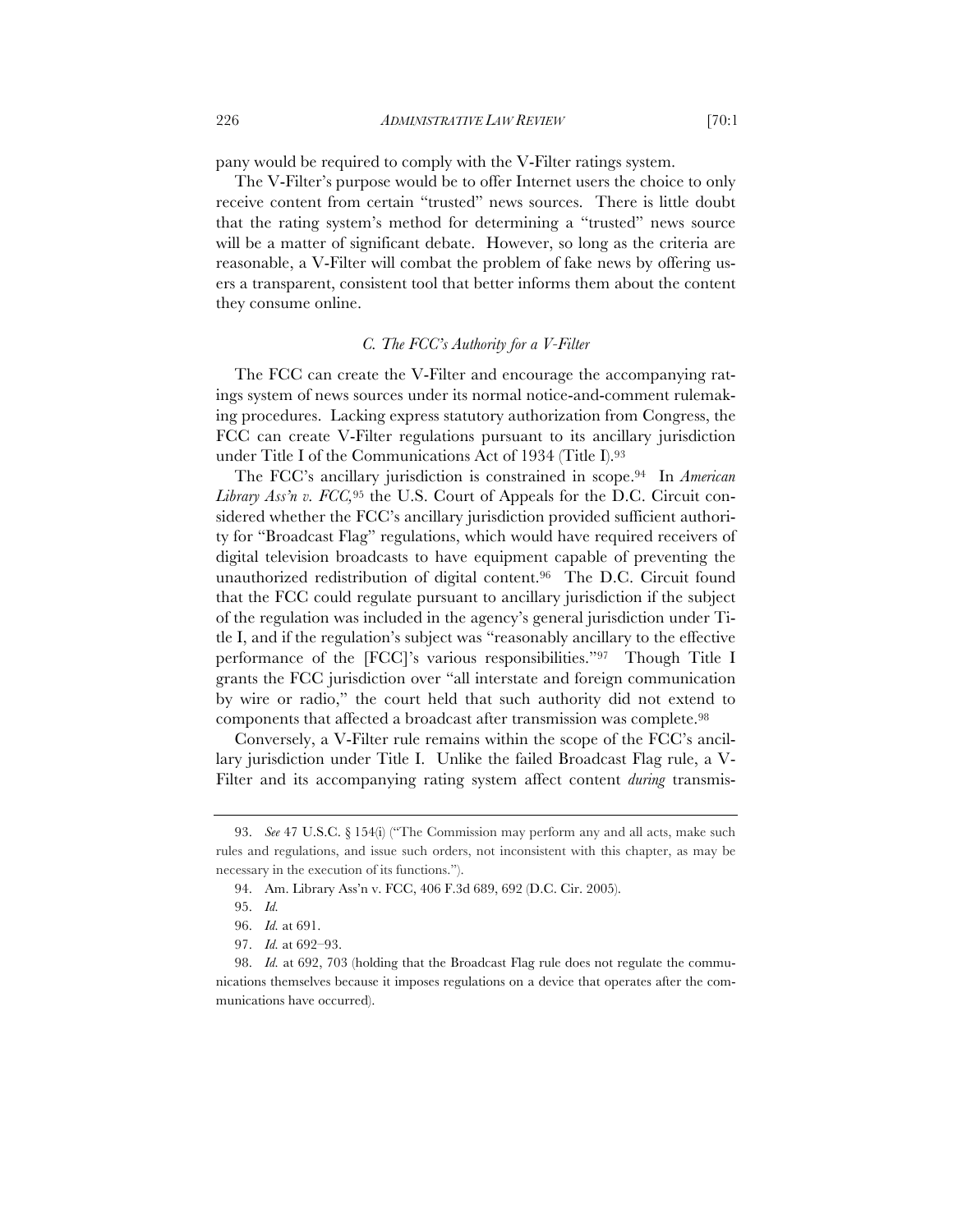sion.99 In addition, the V-Filter rule's ratings of Internet news sources, like

other disclosure requirements, are in the public interest because they help to build an informed public dialogue.100 As the FCC is charged with managing interstate communications in a manner responsive to the public interest,101 the V-Filter rule appears to satisfy both prongs of the ancillary jurisdiction test.

#### *D. The V-Filter is a Time, Place, or Manner Restriction to Internet Speech*

Having established the FCC's authority to promulgate a V-Filter rule, the next challenge is whether the filtering tool and ratings system are permissible under the First Amendment. As previously discussed, parts of the Internet and social media networks are becoming increasingly viewed as public forums.102 While speech in public forums is generally protected by the First Amendment, the government is permitted to impose reasonable restrictions on the time, place, or manner of that speech, provided those restrictions are content neutral, narrowly tailored to serve a valid government interest, and leave open ample alternative channels.103

The V-Filter rule will be content neutral because neither the filtering tool nor the ratings system depends on the actual content being flagged or blocked. The government's purpose is an important consideration in determining whether a regulation is content neutral.104 The V-Filter will block or flag content based on a ratings system designed to measure the trustworthiness of an information source. The ratings system will not be based on the specific story flagged but rather the publisher's reputation as determined by certain objective criteria. Because the viewpoint an article

<sup>99.</sup> *See supra* Part III.B (proposing an Internet filter that blocks or flags Internet content based on pre-determined criteria before it is received by the user).

<sup>100.</sup> *See* Va. State Bd. of Pharmacy v. Va. Citizens Consumer Council, Inc., 425 U.S. 748, 770 (1976) (holding that "people will perceive their best interests if only they are well enough informed"); *see also* Ellen P. Goodman, *Stealth Marketing and Editorial Integrity*, 85 TEX. L. REV. 83, 87 (2006) (examining the harms posed by stealth marketing and why disclosure is in the public interest).

<sup>101.</sup> *See* 47 U.S.C. § 201 (2012) (charging the FCC with the responsibility to control communication channels in manner responsive to the public interest).

<sup>102.</sup> *See* Packingham v. North Carolina, 137 S. Ct. 1730, 1735 (2017) (finding social media to be a vast democratic forum); *see also* Ethan Bordman, *Defamation and the Internet*, 87 N.Y. ST. B. ASS'N J. 35, 38 (2015) (explaining that "a public forum is that which the government opens for public expression").

<sup>103.</sup> *See* Ward v. Rock Against Racism, 491 U.S. 781, 791 (1989).

<sup>104.</sup> *See id.* (holding that the regulation of expressive activity is content neutral so long as it is "*justified* without reference to the content of the regulated speech").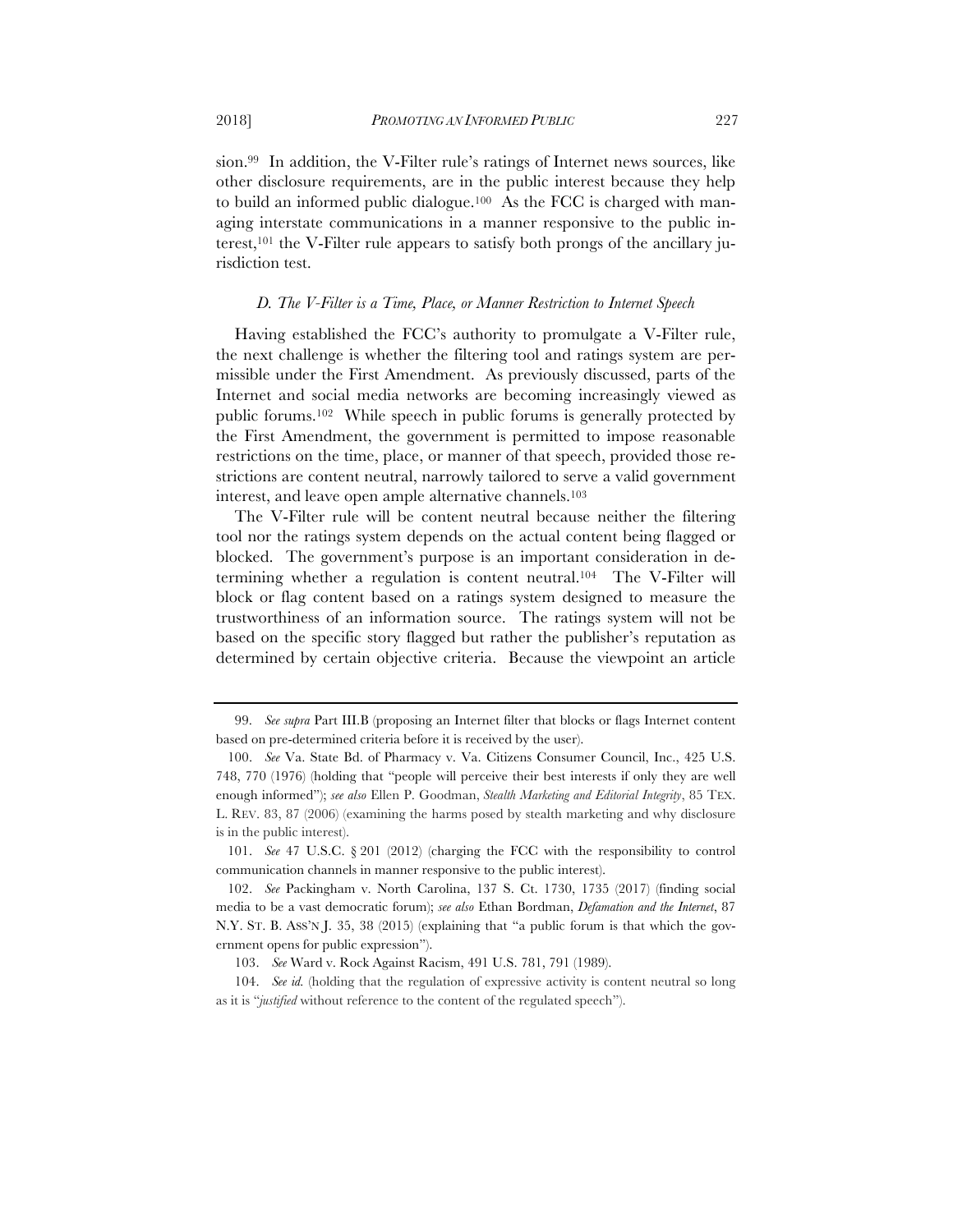expresses has no direct effect on whether it is caught by the V-Filter, the regulation will be inherently content neutral.

The V-Filter will serve a valid government interest because the FCC has a duty to protect the public from the harmful effects of fake news. There are now regular accounts of fake news causing direct or indirect danger and injury to public figures, private businesses, and average citizens.105 Further, fake news may inflict lasting harm to democratic institutions if it continues unchecked.106 The V-Filter rule seeks to safeguard the public by remedying the fake news problem, albeit incrementally.

Finally, the V-Filter is narrowly tailored to address online content from questionable publishers. A court will determine that a regulation is narrowly tailored by considering the alternative ways the FCC may regulate the speech at issue.<sup>107</sup> The V-Filter tool requires a user to opt-in and voluntarily limit his or her own Internet experience. In addition, the regulation creates an optional rating system. Though social media networks and other Internet companies may face market and political pressure to adopt the model rating system to help combat the spread of fake news on their services, they will retain the option to forgo participation.

Finally, the V-Filter also leaves open alternative means for affected online publishers to reach the same audience. A regulation leaves an adequate alternative channel when there is another means for the speaker to reasonably convey that message to the targeted audience.108 The V-Filter does not prevent publishers from maintaining a website and posting their content online. A website or post that fails the objective criteria may only be blocked from appearing in searches or social media feeds by the V-Filter; the content is not removed from the Internet.

A V-Filter or similar regulation takes a step to address the ongoing fake news problem, while remaining inside the fairly limited scope of the FCC's ancillary jurisdiction over Internet communication. While modest in their

<sup>105.</sup> *See, e.g.*, Allcott & Gentzkow, *supra* note 7; Fisher et al., *supra* note 4.

<sup>106.</sup> *See* Jason Schwartz, *Trump's 'Fake News' Mantra a Hit With Despots*, POLITICO (Dec. 8, 2017), https://www.politico.com/story/2017/12/08/trump-fake-news-despots-287129 (discussing how government leaders around the world are using the term "fake news" to discredit and undermine journalism).

<sup>107.</sup> *See* Clay Calvert & Minch Minchin, *Can the Undue-Burden Standard Add Clarity and Rigor to Intermediate Scrutiny in First Amendment Jurisprudence? A Proposal Cutting Across Constitutional Domains for Time, Place & Manner Regulations*, 69 OKLA. L. REV. 623, 630–31 (2017) (explaining that narrow tailoring compels a consideration of the other ways to regulate the speech at issue).

<sup>108.</sup> *See id.* at 631 (explaining that an adequate alternative channel is determined by its cost, convenience, and "effectiveness in conveying a message to speaker's targeted or desired audience").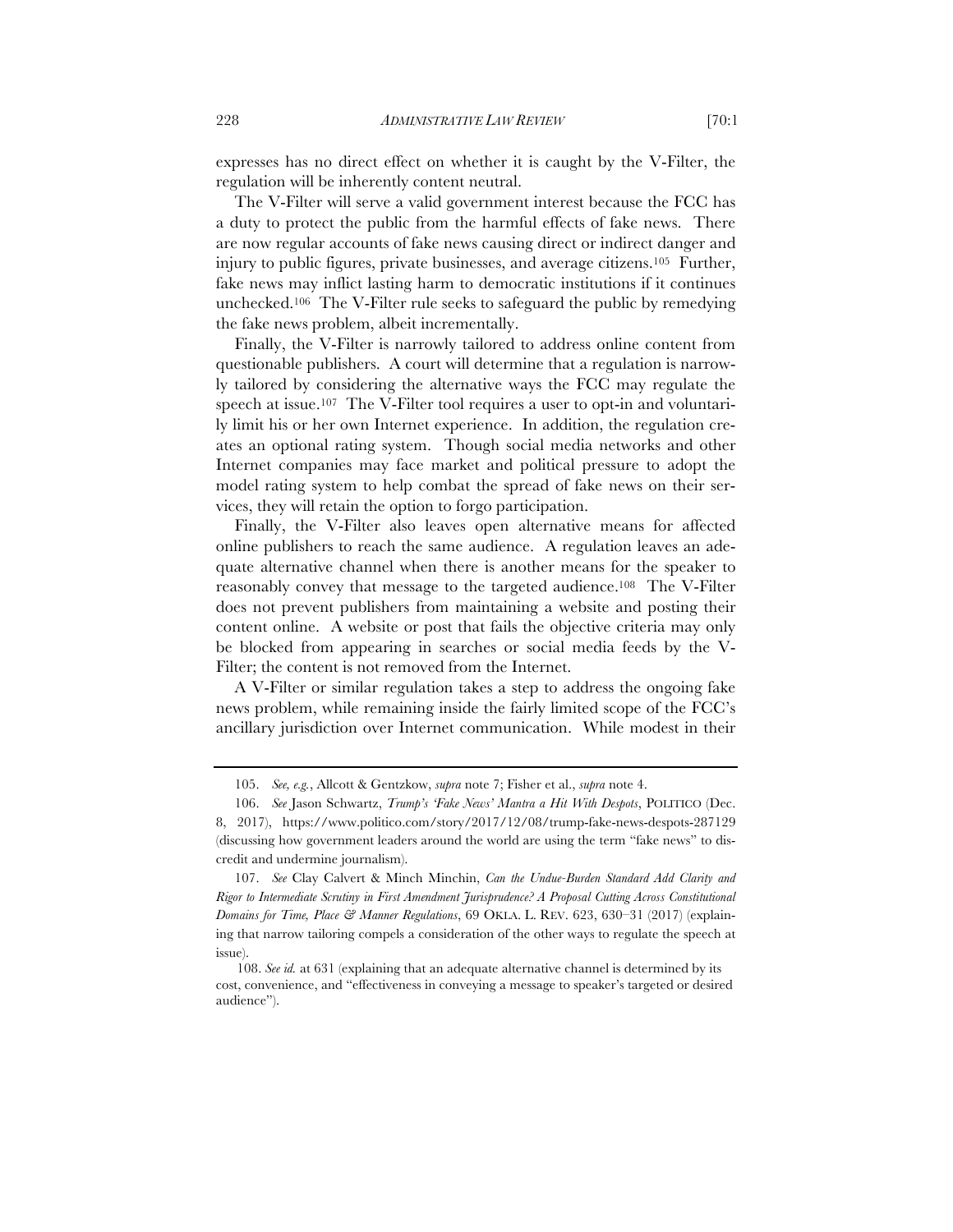direct effect, the filtering tool and model ratings system signal the government interest in developing more comprehensive, uniform solutions to better protect the public from false and misleading information online.

#### IV. PRIVATE SECTOR ACTIONS TO COMBAT FAKE NEWS

The nature of fake news and the protections of the First Amendment make it difficult to effectively address the fake news problem with a broad government policy.109 The Internet and social media networks allow fake news content to be issued from new websites and profiles with ease.110 However, companies like Facebook and Twitter are wary of taking steps that might restrict speech, as their businesses depend on public discourse and interaction between their members.111

In the face of mounting pressure from the public and from Congress following the 2016 U.S. Presidential election, Facebook, Google, and Twitter each took steps to curb the spread of misinformation on their services.<sup>112</sup> Facebook and Twitter have updated their algorithms to preemptively identify fake news stories and prevent bots from promoting content on their networks.113 Similarly, Google has also adjusted its news rankings to prioritize established sites and considered features to allow users to flag potentially false content for independent review.114 However, individual companies can do more to stem the spread of false and deceptive information on their services.

<sup>109.</sup> *See supra* Part III.

<sup>110.</sup> *See* Allcott & Gentzkow, *supra* note 7, at 214; Seidenberg, *supra* note 9, at 55 (noting that fake news is a moving target where by the time one article is removed another pops up).

<sup>111.</sup> *See* Ali Breland, *Social Media Fights Back Against Fake News*, HILL (May 27, 2017, 11:52 AM), http://thehill.com/policy/technology/335370-social-media-platforms-takesteps-to-protect-users-from-fake-news.

<sup>112.</sup> *See* Elizabeth Dwoskin, *Twitter is Looking for Ways to Let Users Flag Fake News, Offensive Content*, WASH. POST (June 29, 2017), https://www.washingtonpost.com/news/theswitch/wp/2017/06/29/twitter-is-looking-for-ways-to-let-users-flag-fake-news/?utm\_term= .596c1ca69f4a; Mark Zuckerberg, FACEBOOK (Nov. 19, 2016), https://www.facebook.com/ zuck/posts/10103269806149061 (posting about Facebook's plans to address misinformation shared on its service); *see* Dylan Byers & Seth Fiegerman, *Facebook, Twitter, Google Face Aggressive Questioning at Senate Hearing*, CNN (Nov. 1, 2017, 4:14 PM), http://money.cnn.com/ 2017/11/01/media/facebook-twitter-google-russia-senate-house-intelligence-committees/in dex.html?iid=EL (describing a Senate hearing where lawyers for three major Internet companies were questioned about their companies' efforts to address foreign meddling in U.S. politics via their platforms).

<sup>113.</sup> *See* Breland, *supra* note 111 (describing the steps that major social networks are taking to prevent the spread of fake news on their services).

<sup>114.</sup> *See* Seidenberg, *supra* note 9, at 55.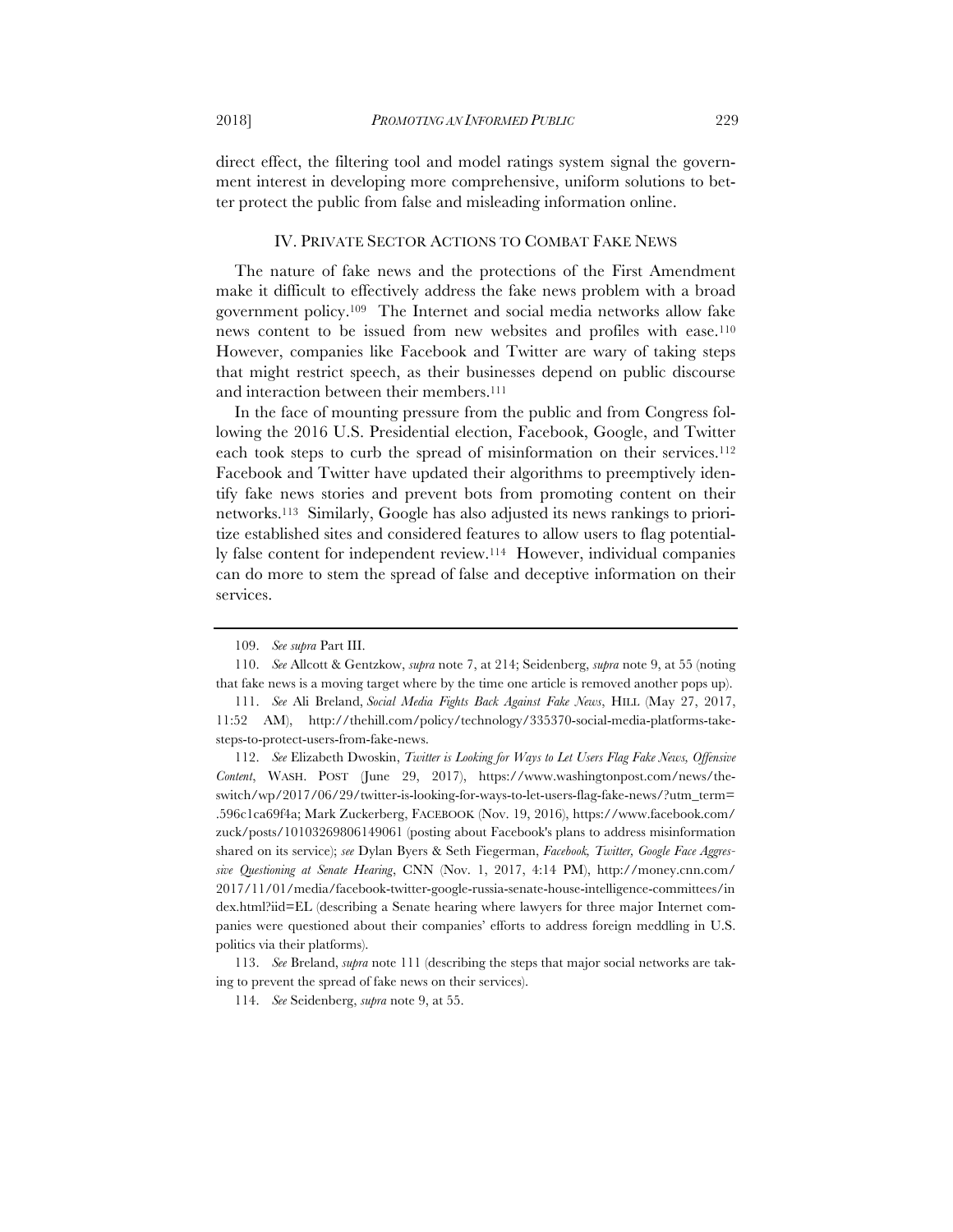# *A. Leveraging Social Media Networks' Terms of Service Agreements*

Just like other private businesses, social media companies maintain control over their networks by enforcing their User Agreements containing the terms of service.115 These contractual agreements between the social network and its users allow the company to determine exactly what activities and content can be shared on its platform without being subject to the same First Amendment restrictions as the government.<sup>116</sup> If social networks update their terms of service to prohibit fake news, it could enable its users to flag such content for review, after which the network could remove the material just as it would hate speech or other inappropriate content.117 Flagging content is unlikely to conflict with the protections guaranteed by the First Amendment because it is analogous to requiring disclosure, which encourages informed public discourse.118

Unfortunately, enabling users to flag content has not shown much initial success.<sup>119</sup> On Facebook, the flagging feature may have even exacerbated the fake news issue and reinforced peoples' preconceived bias toward the information.120 Further, if a social network or Google flags a website or removes a profile for containing fake news, the Internet's low barrier to entry make it easy for that publisher to post the same or similar content on a new profile or website.121 Instead of flagging, some social media companies

117. *See YouTube Help: Flag Inappropriate Content*, YOUTUBE, https://support.google.com/ youtube/answer/2802027?hl=en (last visited Feb. 5, 2018) (providing users with a tool to flag content they find inappropriate for review, which will then be removed if it is found to violate the website's Community Guidelines).

118. *See* Va. State Bd. of Pharmacy v. Va. Citizens Consumer Council, Inc., 425 U.S. 748, 770 (1976).

119. *See* Tessa Lyons, *News Feed FYI: Replacing Disputed Flags with Related Articles*, FACEBOOK NEWSROOM (Dec. 20, 2017), https://newsroom.fb.com/news/2017/12/newsfeed-fyi-updates-in-our-fight-against-misinformation (announcing the discontinuation of Facebook's disputed flag feature because academic studies suggest that flagging articles may actually reinforce a person's bias).

120. *See* Jeff Smith & Grace Jackson, *Designing Against Misinformation*, MEDIUM (Dec. 6, 2017), https://medium.com/facebook-design/designing-against-misinformation-e5846b3aa 1e2 (discussing what Facebook learned from its initial changes to protect against the spread of misinformation over its network).

121. *See* Allcott & Gentzkow, *supra* note 7, at 217 (finding that websites supplying fake

<sup>115.</sup> *E.g.*, *Terms of Service,* TWITTER, https://twitter.com/en/tos (last visited Feb. 5, 2018).

<sup>116.</sup> David Berreby, *Click to Agree With What? No One Reads Terms of Service, Studies Confirm*, GUARDIAN (Mar. 3, 2017), https://www.theguardian.com/technology/2017/mar/03/terms -of-service-online-contracts-fine-print (discussing what terms of service for social media actually allow).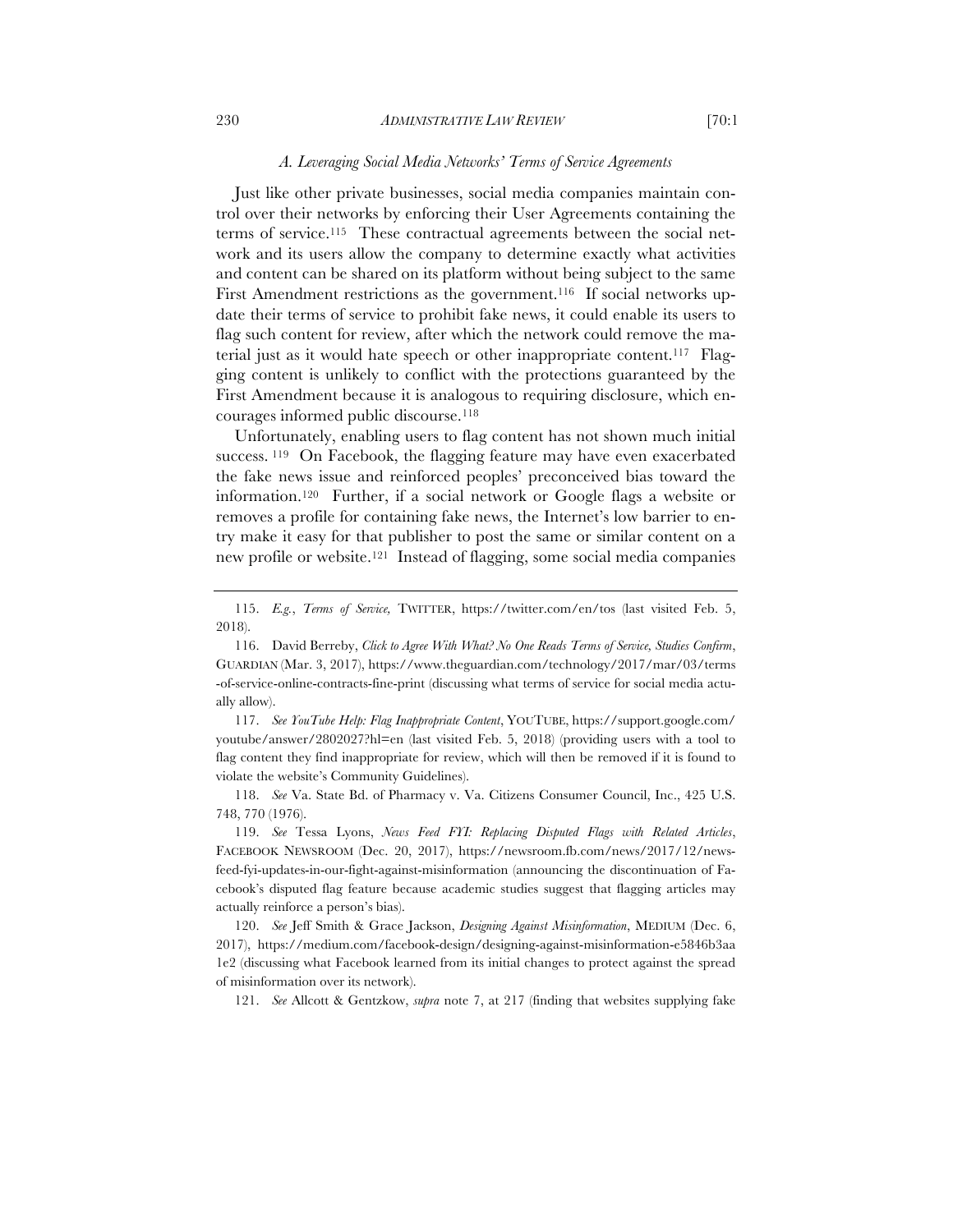are now experimenting with showing a list of related articles next to false stories to provide readers with context.122

#### *B. Creating a Trade Association for Social Networks and Online Media Outlets*

Social and traditional media outlets can also look to other industries for guidance. Established in 1922, the Motion Picture Association of America (MPAA) is a private organization that was created to prevent government interference in filmmaking.123 Rather than submit to government regulation of offensive content, MPAA has created a voluntary rating system for films.124 Creating a similar trade association for the Internet would establish a private entity capable of flagging misinformation, promoting verified content, and holding traditional and new media outlets accountable for the information they share with the public. A central association could also offer fact-checking tools or create a registry of fake news websites to alert advertisers and stem the revenue supporting the promulgation of dangerous content.125

#### **CONCLUSION**

The Internet has grown into an important marketplace of ideas and vast public forum for mass speech.126 The government has a strong public interest to address the problem of fake news now and should do so by creating a V-Filter rule for the Internet. However, the Internet's low barrier to entry, in conjunction with the strong protections afforded to Internet speech by the First Amendment, make it nearly impossible for the government to solve the problem posed by fake news on its own. As such, Internet companies should continue to work to develop tools to prevent the spread of disinformation over their services. While each network or service is unique, Internet companies should create an industry-wide association to

news tend to be short lived).

<sup>122.</sup> *See* Lyons, *supra* note 119.

<sup>123.</sup> *History of the MPAA,* MOTION PICTURE ASS'N AM., https://www.mpaa.org/ourstory (last visited Feb. 5, 2018).

<sup>124.</sup> *Preserving Free Speech*, MOTION PICTURE ASS'N AM., http://www.mpaa.org/presserving-free-speech/ (last visited Feb. 5, 2018) (describing the Motion Picture Association of America and how its voluntary movie rating system helps protect the film industry from government censorship).

<sup>125.</sup> *See* Allcott & Gentzkow, *supra* note 7, at 217 (discussing how fake news can be a revenue generator via advertisements due to viewers and click rate).

<sup>126.</sup> *See* Nunziato, *supra* note 72, at 282 (citing ACLU v. Reno, 929 F. Supp. 824, 881 (E.D. Pa. 1996)).